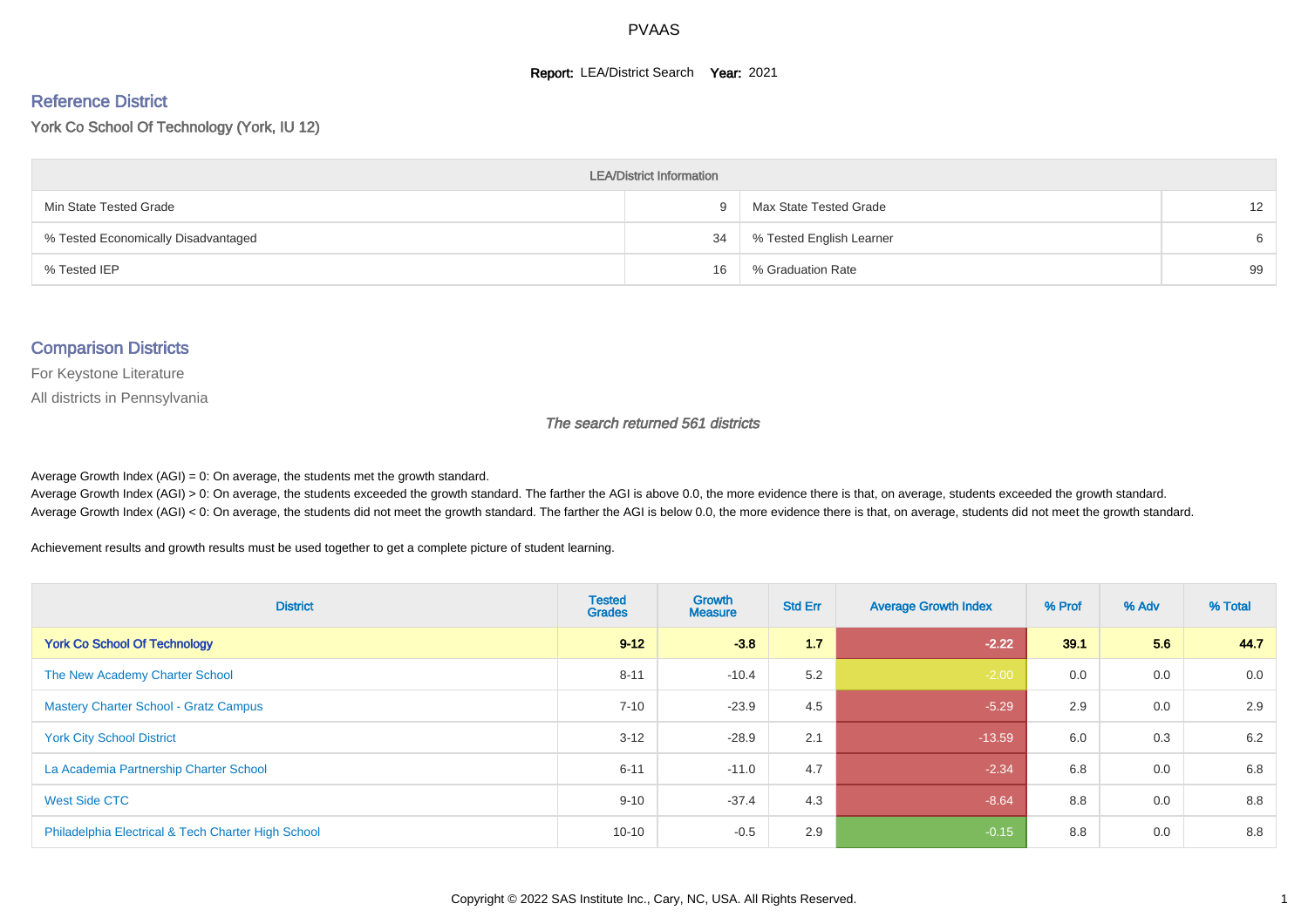| <b>District</b>                                                       | <b>Tested</b><br><b>Grades</b> | Growth<br><b>Measure</b> | <b>Std Err</b> | <b>Average Growth Index</b> | % Prof | % Adv | % Total |
|-----------------------------------------------------------------------|--------------------------------|--------------------------|----------------|-----------------------------|--------|-------|---------|
| <b>York Co School Of Technology</b>                                   | $9 - 12$                       | $-3.8$                   | 1.7            | $-2.22$                     | 39.1   | 5.6   | 44.7    |
| Esperanza Cyber Charter School                                        | $3 - 11$                       | 7.1                      | 6.1            | 1.16                        | 9.1    | 0.0   | 9.1     |
| <b>Innovative Arts Academy Charter School</b>                         | $6 - 11$                       | $-9.1$                   | 3.7            | $-2.44$                     | 9.5    | 0.0   | 9.5     |
| Propel Charter School - Braddock Hills                                | $3 - 11$                       | $-13.6$                  | 3.6            | $-3.81$                     | 9.7    | 1.6   | 11.3    |
| <b>Aliquippa School District</b>                                      | $3 - 11$                       | $-9.0$                   | 4.2            | $-2.14$                     | 11.0   | 0.0   | 11.0    |
| <b>Clairton City School District</b>                                  | $3 - 11$                       | 3.5                      | 3.7            | 0.95                        | 13.4   | 0.0   | 13.4    |
| <b>Sto-Rox School District</b>                                        | $3 - 10$                       | 6.6                      | 3.7            | 1.80                        | 13.4   | 0.0   | 13.4    |
| People For People Charter School                                      | $3 - 12$                       | 13.3                     | 5.5            | 2.43                        | 13.5   | 0.0   | 13.5    |
| <b>Propel Charter School-Montour</b>                                  | $3 - 10$                       | $-10.7$                  | 3.9            | $-2.71$                     | 13.7   | 0.0   | 13.7    |
| <b>Chester-Upland School District</b>                                 | $3 - 11$                       | $-0.3$                   | 2.7            | $-0.09$                     | 13.8   | 0.8   | 14.6    |
| Dauphin County Technical School                                       | $9 - 11$                       | $-45.5$                  | 2.6            | $-17.72$                    | 14.4   | 2.5   | 16.9    |
| <b>Steelton-Highspire School District</b>                             | $3 - 11$                       | $-11.8$                  | 3.5            | $-3.40$                     | 14.5   | 0.0   | 14.5    |
| <b>Universal Audenried Charter School</b>                             | $9 - 11$                       | $-5.8$                   | 2.4            | $-2.40$                     | 14.6   | 0.0   | 14.6    |
| <b>Lancaster School District</b>                                      | $3 - 12$                       | $-15.8$                  | 1.5            | $-10.90$                    | 14.6   | 2.3   | 16.9    |
| Dr Robert Ketterer Charter School Inc                                 | $6 - 12$                       | 10.1                     | 5.0            | 2.04                        | 14.9   | 0.4   | 15.3    |
| <b>Sugar Valley Rural Charter School</b>                              | $3 - 11$                       | $-11.0$                  | 4.5            | $-2.46$                     | 14.9   | 0.0   | 14.9    |
| Preparatory Charter School Of Mathematics, Science, Tech, And Careers | $9 - 10$                       | $-4.0$                   | 2.5            | $-1.59$                     | 15.0   | 0.0   | 15.0    |
| <b>Harrisburg City School District</b>                                | $3 - 11$                       | $-0.4$                   | 2.1            | $-0.19$                     | 15.1   | 0.4   | 15.5    |
| Maritime Academy Charter School                                       | $3 - 10$                       | $-11.4$                  | 3.5            | $-3.29$                     | 15.2   | 0.0   | 15.2    |
| <b>Propel Charter School-Homestead</b>                                | $3 - 11$                       | $-11.7$                  | 4.1            | $-2.84$                     | 15.9   | 0.0   | 15.9    |
| Perseus House Charter School Of Excellence                            | $6 - 11$                       | $-5.2$                   | 3.0            | $-1.72$                     | 16.5   | 0.0   | 16.5    |
| <b>Tech Freire Charter School</b>                                     | $9 - 11$                       | 9.3                      | 2.9            | 3.26                        | 18.0   | 1.1   | 19.1    |
| <b>Farrell Area School District</b>                                   | $3 - 11$                       | $-10.4$                  | 4.3            | $-2.41$                     | 19.0   | 0.0   | 19.0    |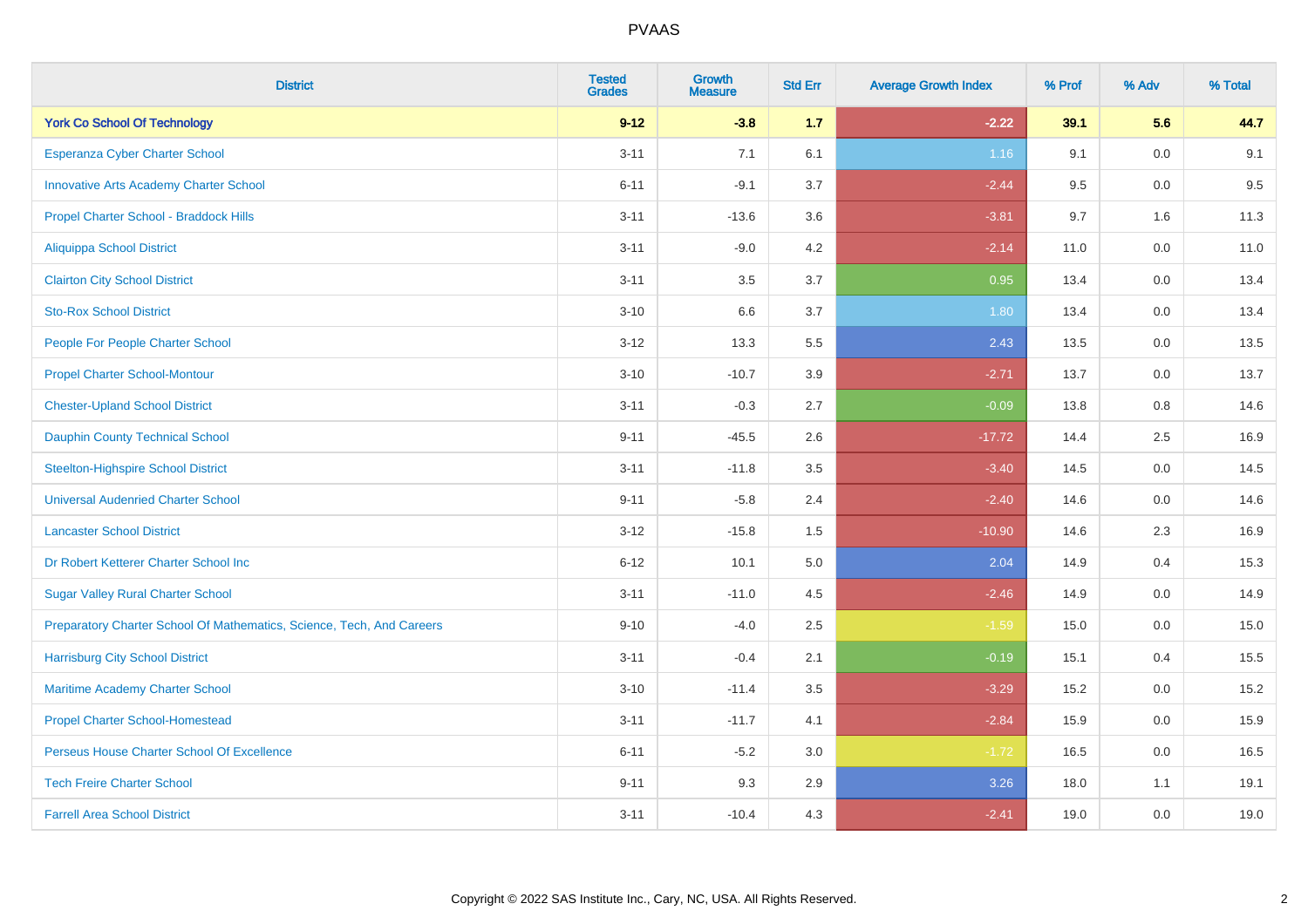| <b>District</b>                                        | <b>Tested</b><br><b>Grades</b> | <b>Growth</b><br><b>Measure</b> | <b>Std Err</b> | <b>Average Growth Index</b> | % Prof | % Adv   | % Total |
|--------------------------------------------------------|--------------------------------|---------------------------------|----------------|-----------------------------|--------|---------|---------|
| <b>York Co School Of Technology</b>                    | $9 - 12$                       | $-3.8$                          | 1.7            | $-2.22$                     | 39.1   | 5.6     | 44.7    |
| <b>Rochester Area School District</b>                  | $3 - 11$                       | $-13.2$                         | 4.6            | $-2.89$                     | 19.5   | 1.3     | 20.8    |
| Philipsburg-Osceola Area School District               | $3 - 11$                       | $-24.8$                         | 3.3            | $-7.43$                     | 19.7   | 2.6     | 22.4    |
| <b>Lawrence County CTC</b>                             | $10 - 11$                      | $-21.7$                         | 3.6            | $-6.05$                     | 19.8   | $0.0\,$ | 19.8    |
| <b>Gillingham Charter School</b>                       | $3 - 11$                       | $-4.4$                          | 5.6            | $-0.77$                     | 20.8   | 8.3     | 29.2    |
| Mastery Charter School - Shoemaker Campus              | $7 - 10$                       | 4.1                             | 3.0            | 1.34                        | 20.9   | 3.3     | 24.2    |
| <b>Multicultural Academy Charter School</b>            | $9 - 11$                       | 9.5                             | 3.5            | 2.69                        | 22.0   | $0.0\,$ | 22.0    |
| <b>Turkeyfoot Valley Area School District</b>          | $3 - 12$                       | $-4.3$                          | 5.6            | $-0.76$                     | 22.0   | 5.1     | 27.1    |
| <b>Columbia-Montour AVTS</b>                           | $9 - 10$                       | $-12.5$                         | 3.0            | $-4.16$                     | 22.3   | 0.6     | 22.9    |
| <b>Tacony Academy Charter School</b>                   | $3 - 11$                       | $-14.7$                         | 3.0            | $-4.82$                     | 22.4   | 1.8     | 24.1    |
| Jefferson County-Dubois AVTS                           | $9 - 11$                       | $-16.2$                         | 3.9            | $-4.16$                     | 23.0   | 0.0     | 23.0    |
| <b>Williams Valley School District</b>                 | $3 - 11$                       | $-7.3$                          | 3.4            | $-2.13$                     | 23.2   | 0.0     | 23.2    |
| <b>Chester Charter Scholars Academy Charter School</b> | $3 - 12$                       | 8.4                             | 4.1            | 2.03                        | 23.4   | 0.0     | 23.4    |
| <b>Norristown Area School District</b>                 | $3 - 12$                       | $-12.8$                         | 1.6            | $-7.98$                     | 23.5   | 2.3     | 25.7    |
| Lincoln Leadership Academy Charter School              | $3 - 12$                       | 14.2                            | 6.4            | 2.22                        | 23.5   | 0.0     | 23.5    |
| <b>Executive Education Academy Charter School</b>      | $3 - 10$                       | $-6.5$                          | 3.1            | $-2.08$                     | 23.7   | 2.2     | 25.8    |
| <b>Lebanon School District</b>                         | $3 - 11$                       | $-1.6$                          | 1.9            | $-0.80$                     | 24.4   | 2.6     | 27.0    |
| <b>Reading School District</b>                         | $3 - 11$                       | 10.1                            | 1.4            | 7.25                        | 24.7   | 2.4     | 27.2    |
| Imhotep Institute Charter High School                  | $9 - 11$                       | $-5.3$                          | 5.8            | $-0.92$                     | 25.0   | 0.0     | 25.0    |
| <b>Allentown City School District</b>                  | $3 - 12$                       | 5.3                             | 1.4            | 3.88                        | 25.3   | 2.7     | 28.0    |
| <b>Erie City School District</b>                       | $3 - 12$                       | $-14.5$                         | 1.6            | $-9.26$                     | 25.4   | 3.0     | 28.4    |
| <b>Greater Johnstown School District</b>               | $3 - 11$                       | $-3.1$                          | 2.6            | $-1.19$                     | 26.1   | 0.0     | 26.1    |
| <b>Mahanoy Area School District</b>                    | $3 - 10$                       | $-9.0$                          | 3.6            | $-2.49$                     | 26.2   | 1.6     | 27.9    |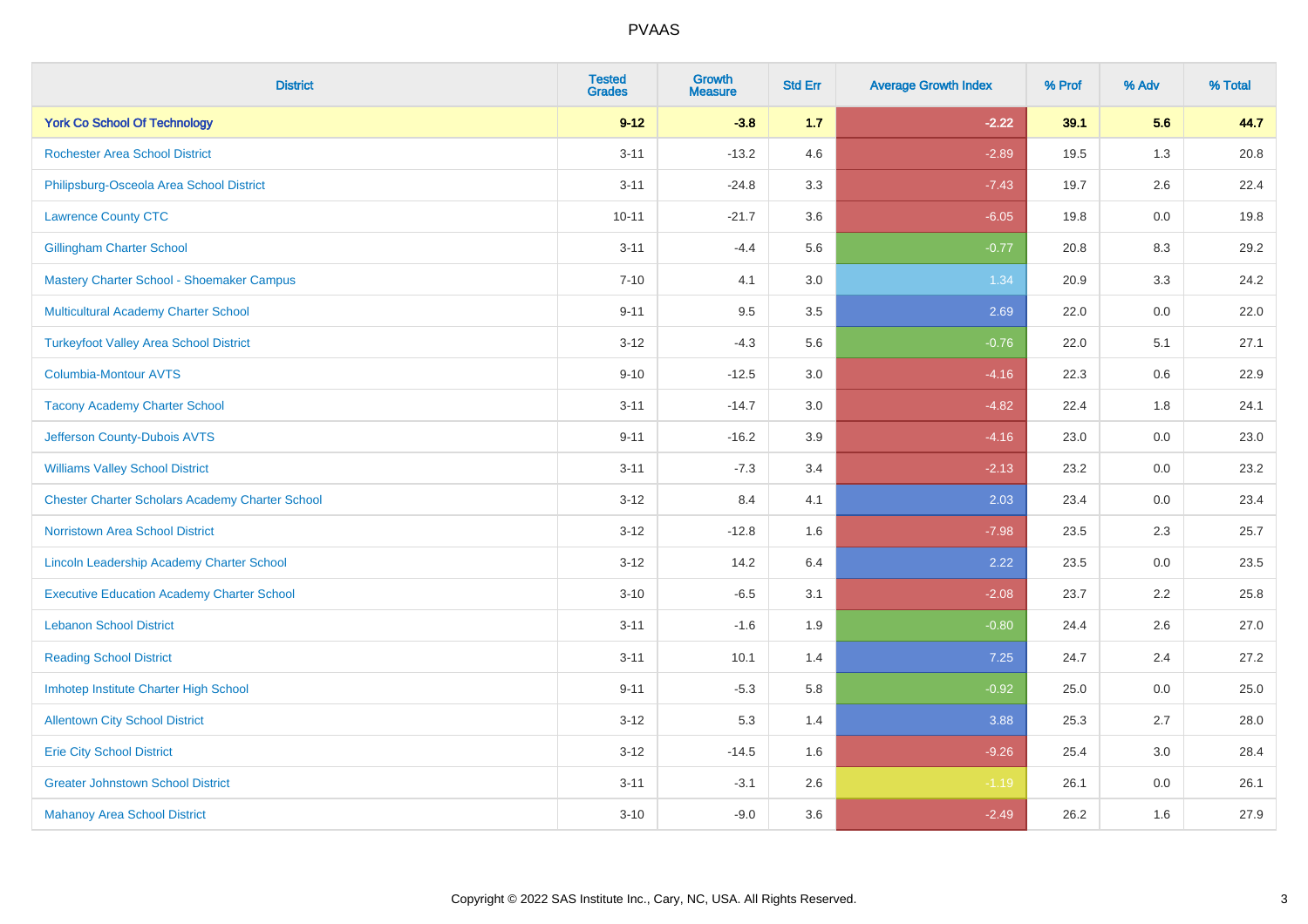| <b>District</b>                                  | <b>Tested</b><br><b>Grades</b> | <b>Growth</b><br><b>Measure</b> | <b>Std Err</b> | <b>Average Growth Index</b> | % Prof | % Adv | % Total |
|--------------------------------------------------|--------------------------------|---------------------------------|----------------|-----------------------------|--------|-------|---------|
| <b>York Co School Of Technology</b>              | $9 - 12$                       | $-3.8$                          | $1.7$          | $-2.22$                     | 39.1   | 5.6   | 44.7    |
| Community Academy Of Philadelphia Charter School | $3 - 11$                       | 5.8                             | 2.7            | 2.12                        | 26.7   | 0.9   | 27.6    |
| <b>Roberto Clemente Charter School</b>           | $3 - 12$                       | 2.2                             | 4.9            | 0.45                        | 27.5   | 5.0   | 32.5    |
| Salisbury-Elk Lick School District               | $3 - 11$                       | $-13.5$                         | 5.9            | $-2.30$                     | 27.8   | 0.0   | 27.8    |
| <b>Shade-Central City School District</b>        | $3 - 11$                       | $-5.9$                          | 4.6            | $-1.28$                     | 27.8   | 0.0   | 27.8    |
| <b>Mastery Charter School - Pickett Campus</b>   | $6 - 10$                       | 5.6                             | 5.7            | 1.00                        | 27.8   | 0.0   | 27.8    |
| Northern Lehigh School District                  | $3 - 12$                       | $-10.4$                         | 2.7            | $-3.82$                     | 28.0   | 9.3   | 37.3    |
| Northern Lebanon School District                 | $3 - 11$                       | 0.4                             | 2.5            | 0.15                        | 28.0   | 3.0   | 31.0    |
| <b>Keystone Education Center Charter School</b>  | $3 - 12$                       | $-12.9$                         | 5.9            | $-2.19$                     | 28.0   | 0.0   | 28.0    |
| <b>Port Allegany School District</b>             | $3 - 11$                       | 4.4                             | 3.6            | 1.21                        | 28.1   | 9.4   | 37.5    |
| <b>Williamsburg Community School District</b>    | $3 - 11$                       | $-14.3$                         | 4.1            | $-3.48$                     | 28.3   | 0.0   | 28.3    |
| <b>Shenandoah Valley School District</b>         | $3 - 11$                       | 9.7                             | 3.9            | 2.49                        | 28.3   | 5.0   | 33.3    |
| <b>MaST Community Charter School II</b>          | $3 - 10$                       | 4.4                             | 3.2            | 1.37                        | 28.4   | 3.4   | 31.8    |
| <b>Mastery Charter School - Thomas Campus</b>    | $3 - 10$                       | 2.1                             | 6.2            | 0.33                        | 28.6   | 0.0   | 28.6    |
| Urban Pathways 6-12 Charter School               | $6 - 11$                       | 4.8                             | 6.4            | 0.75                        | 28.6   | 0.0   | 28.6    |
| <b>Columbia Borough School District</b>          | $3 - 12$                       | $-3.1$                          | 3.5            | $-0.89$                     | 29.5   | 1.9   | 31.4    |
| <b>Penns Manor Area School District</b>          | $3 - 12$                       | $-17.0$                         | 3.7            | $-4.52$                     | 29.7   | 3.1   | 32.8    |
| <b>Pottstown School District</b>                 | $3 - 12$                       | $-4.0$                          | 2.4            | $-1.68$                     | 29.8   | 1.2   | 31.0    |
| <b>Washington School District</b>                | $3 - 11$                       | $-4.9$                          | 2.8            | $-1.76$                     | 30.1   | 2.4   | 32.5    |
| Morrisville Borough School District              | $3 - 11$                       | 4.8                             | 4.3            | $1.10$                      | 30.2   | 2.3   | 32.6    |
| <b>Mckeesport Area School District</b>           | $3 - 12$                       | 9.0                             | 2.4            | 3.72                        | 31.0   | 4.5   | 35.5    |
| <b>KIPP Dubois Charter School</b>                | $9 - 10$                       | 4.7                             | 3.3            | 1.40                        | 31.0   | 1.4   | 32.4    |
| <b>Bristol Township School District</b>          | $3 - 11$                       | $-13.9$                         | 2.0            | $-7.05$                     | 31.0   | 3.7   | 34.7    |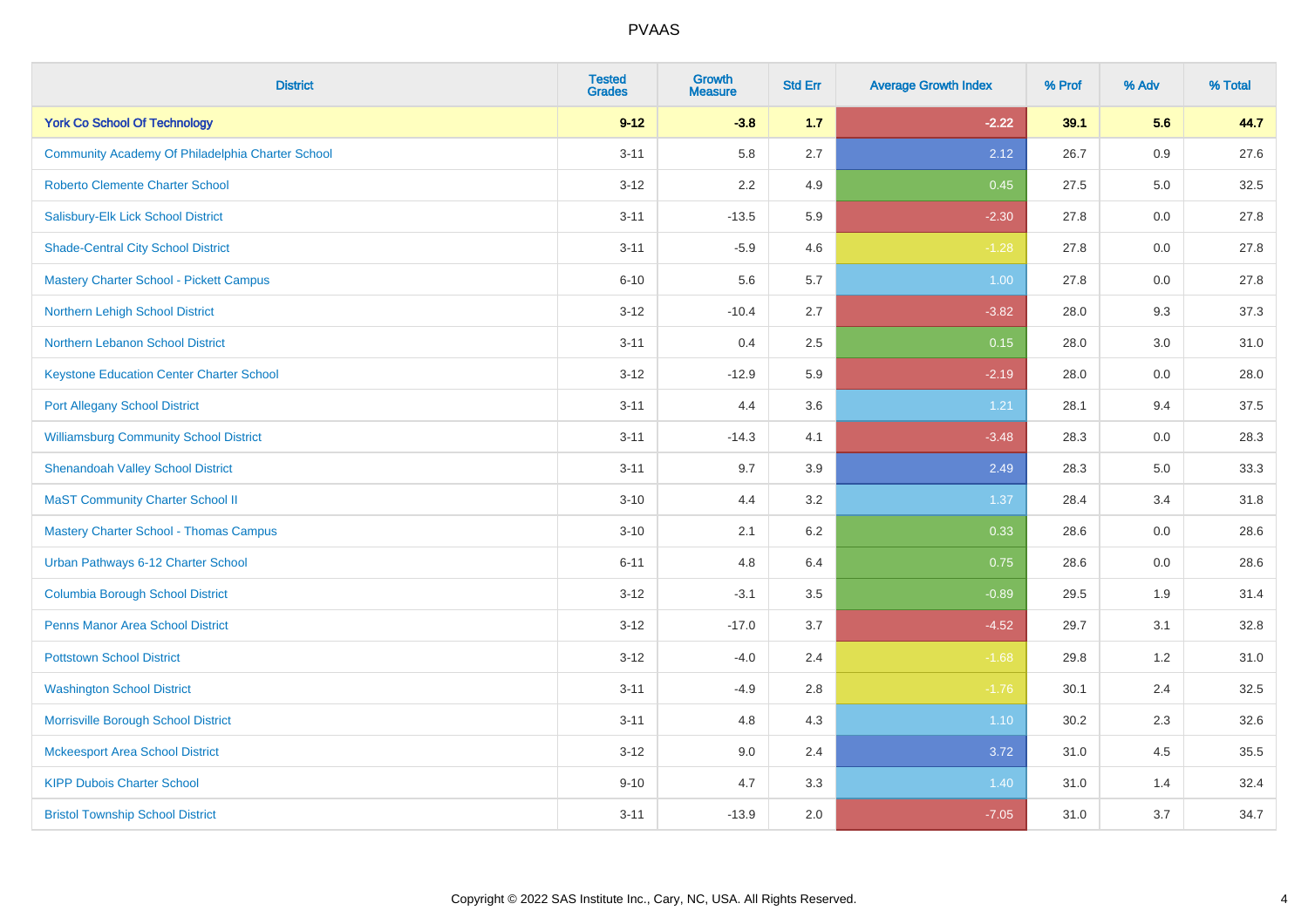| <b>District</b>                              | <b>Tested</b><br><b>Grades</b> | <b>Growth</b><br><b>Measure</b> | <b>Std Err</b> | <b>Average Growth Index</b> | % Prof | % Adv   | % Total  |
|----------------------------------------------|--------------------------------|---------------------------------|----------------|-----------------------------|--------|---------|----------|
| <b>York Co School Of Technology</b>          | $9 - 12$                       | $-3.8$                          | 1.7            | $-2.22$                     | 39.1   | 5.6     | 44.7     |
| <b>Woodland Hills School District</b>        | $3 - 12$                       | 3.2                             | 2.6            | 1.22                        | 31.4   | $3.6\,$ | $35.0\,$ |
| <b>Redbank Valley School District</b>        | $3 - 11$                       | $-9.5$                          | 3.4            | $-2.77$                     | 31.5   | 4.9     | 36.4     |
| <b>East Allegheny School District</b>        | $3 - 11$                       | $-6.3$                          | 3.3            | $-1.87$                     | 31.9   | 9.7     | 41.7     |
| <b>Mount Union Area School District</b>      | $3 - 10$                       | $-6.1$                          | 3.1            | $-1.97$                     | 32.2   | 3.4     | 35.6     |
| Esperanza Academy Charter School             | $4 - 11$                       | 4.0                             | 2.5            | 1.61                        | 32.4   | 0.7     | 33.1     |
| <b>Achievement House Charter School</b>      | $7 - 11$                       | $-0.7$                          | 4.0            | $-0.17$                     | 32.5   | 2.6     | 35.1     |
| Southern Huntingdon County School District   | $3 - 11$                       | $-12.9$                         | 3.2            | $-3.98$                     | 32.5   | 2.5     | 35.0     |
| <b>New Castle Area School District</b>       | $3-12$                         | $-6.4$                          | 2.4            | $-2.66$                     | 32.5   | 4.3     | 36.8     |
| <b>Union School District</b>                 | $3 - 12$                       | 2.3                             | 4.2            | 0.54                        | 32.6   | 7.0     | 39.5     |
| <b>Penn Hills School District</b>            | $3 - 11$                       | $-7.6$                          | 2.6            | $-2.94$                     | 33.1   | 0.7     | 33.8     |
| <b>Shikellamy School District</b>            | $3 - 10$                       | $-22.3$                         | 2.5            | $-8.92$                     | 33.3   | 6.1     | 39.5     |
| Jim Thorpe Area School District              | $3 - 11$                       | $-5.8$                          | 2.7            | $-2.19$                     | 33.3   | 7.4     | 40.7     |
| <b>Austin Area School District</b>           | $3 - 11$                       | $-5.7$                          | 6.4            | $-0.90$                     | 33.3   | 5.6     | 38.9     |
| Hope For Hyndman Charter School              | $3 - 11$                       | $-2.0$                          | 6.1            | $-0.32$                     | 33.3   | 0.0     | 33.3     |
| Harmony Area School District                 | $3 - 10$                       | 4.5                             | 6.3            | 0.72                        | 33.3   | 13.3    | 46.7     |
| <b>Marion Center Area School District</b>    | $3 - 10$                       | $-12.0$                         | 3.1            | $-3.87$                     | 33.7   | 1.1     | 34.8     |
| <b>Cornell School District</b>               | $3 - 11$                       | $-1.6$                          | 5.0            | $-0.32$                     | 33.8   | 1.5     | 35.4     |
| <b>Northeast Bradford School District</b>    | $3 - 10$                       | $-3.1$                          | 4.0            | $-0.78$                     | 33.9   | 3.4     | 37.3     |
| <b>Pittsburgh School District</b>            | $3 - 11$                       | $-3.3$                          | 1.1            | $-3.04$                     | 33.9   | 8.2     | 42.1     |
| <b>Dunmore School District</b>               | $3 - 11$                       | $-7.7$                          | 2.9            | $-2.62$                     | 34.0   | 7.2     | 41.2     |
| <b>Blacklick Valley School District</b>      | $3 - 11$                       | 8.0                             | 4.3            | 1.85                        | 34.1   | 0.0     | 34.1     |
| <b>Big Beaver Falls Area School District</b> | $3 - 11$                       | $-3.9$                          | 3.3            | $-1.18$                     | 34.1   | 3.5     | 37.6     |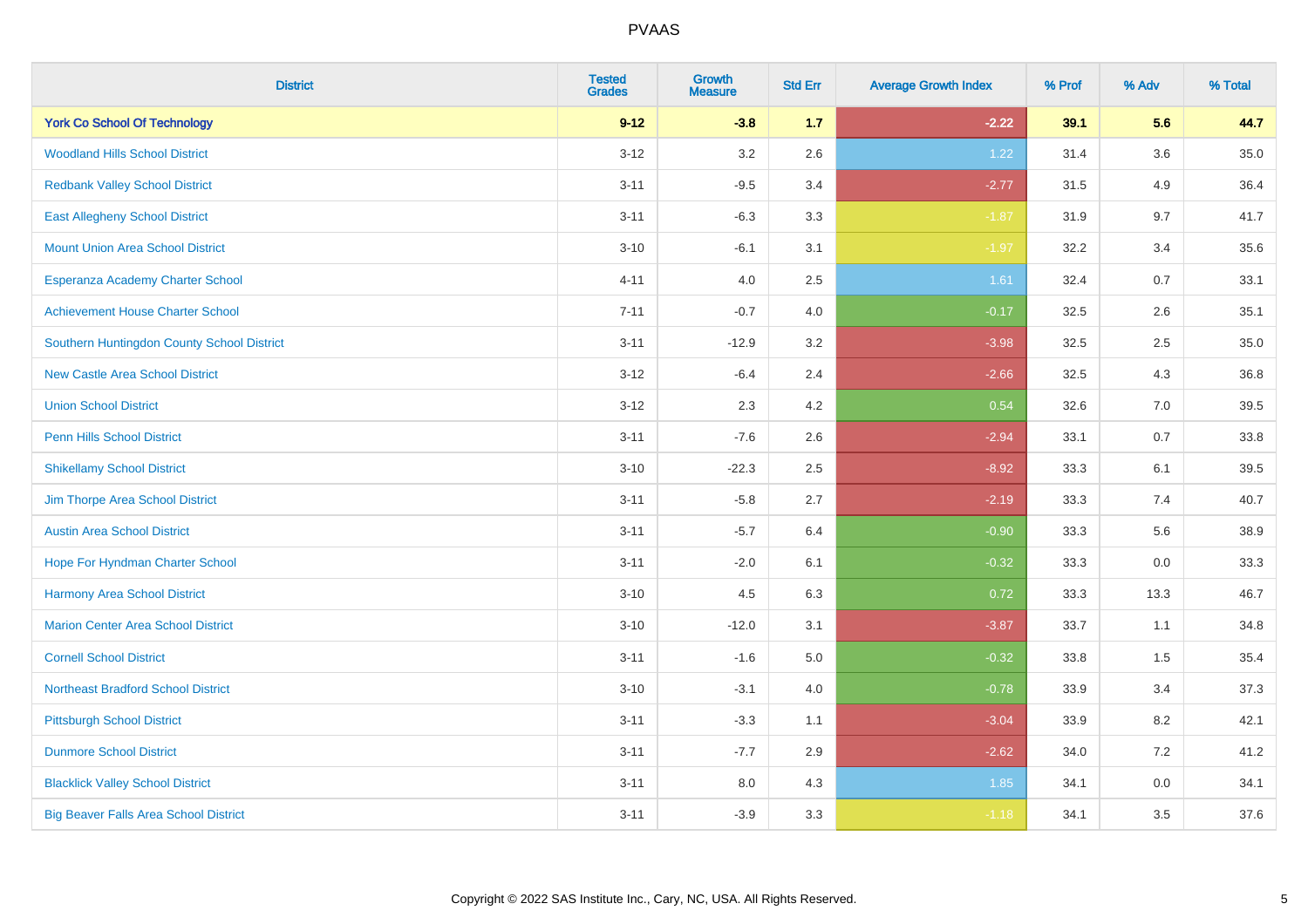| <b>District</b>                                | <b>Tested</b><br><b>Grades</b> | <b>Growth</b><br><b>Measure</b> | <b>Std Err</b> | <b>Average Growth Index</b> | % Prof | % Adv   | % Total |
|------------------------------------------------|--------------------------------|---------------------------------|----------------|-----------------------------|--------|---------|---------|
| <b>York Co School Of Technology</b>            | $9 - 12$                       | $-3.8$                          | $1.7$          | $-2.22$                     | 39.1   | 5.6     | 44.7    |
| <b>Southern Fulton School District</b>         | $3 - 11$                       | $-23.7$                         | 4.4            | $-5.37$                     | 34.2   | 10.5    | 44.7    |
| <b>Muhlenberg School District</b>              | $3 - 10$                       | 4.0                             | 1.9            | 2.10                        | 34.2   | 2.6     | 36.8    |
| <b>Brownsville Area School District</b>        | $3-12$                         | $-7.2$                          | 3.9            | $-1.83$                     | 34.4   | 6.1     | 40.5    |
| <b>Tidioute Community Charter School</b>       | $3 - 11$                       | 5.7                             | 5.1            | 1.11                        | 34.4   | 21.9    | 56.2    |
| <b>Carbon Career &amp; Technical Institute</b> | $9 - 11$                       | $-5.7$                          | 3.6            | $-1.59$                     | 34.5   | 1.2     | 35.7    |
| <b>Northwest Area School District</b>          | $3 - 10$                       | $-10.0$                         | 3.8            | $-2.59$                     | 34.6   | $7.3$   | 41.8    |
| <b>West Middlesex Area School District</b>     | $3 - 10$                       | $-8.4$                          | 3.8            | $-2.21$                     | 34.9   | 2.8     | 37.6    |
| <b>Annville-Cleona School District</b>         | $3 - 12$                       | $-12.1$                         | 2.7            | $-4.46$                     | 34.9   | 7.8     | 42.6    |
| <b>Carmichaels Area School District</b>        | $3 - 10$                       | $-9.3$                          | 3.3            | $-2.81$                     | 35.1   | 1.4     | 36.5    |
| <b>Bethlehem-Center School District</b>        | $3 - 10$                       | 8.1                             | 3.3            | 2.46                        | 35.1   | 1.4     | 36.5    |
| <b>Wilkes-Barre Area School District</b>       | $3 - 11$                       | 0.1                             | 3.2            | 0.02                        | 35.5   | 5.4     | 40.9    |
| <b>William Penn School District</b>            | $3 - 12$                       | 8.3                             | 2.1            | 3.99                        | 35.6   | $3.0\,$ | 38.7    |
| <b>Bucks County Technical High School</b>      | $9 - 10$                       | $-12.0$                         | 2.5            | $-4.84$                     | 35.9   | 3.2     | 39.2    |
| Susquehanna Township School District           | $3 - 12$                       | $-5.8$                          | 2.7            | $-2.17$                     | 36.0   | 5.6     | 41.6    |
| <b>Forest Area School District</b>             | $3 - 11$                       | $-4.4$                          | 5.4            | $-0.81$                     | 36.2   | 2.1     | 38.3    |
| <b>Westmont Hilltop School District</b>        | $3 - 11$                       | $-4.0$                          | 2.8            | $-1.40$                     | 36.3   | 13.3    | 49.6    |
| <b>Coatesville Area School District</b>        | $3 - 11$                       | $-4.4$                          | 1.7            | $-2.62$                     | 36.3   | 4.2     | 40.5    |
| <b>Antietam School District</b>                | $3 - 10$                       | $-4.3$                          | 3.8            | $-1.13$                     | 36.4   | 5.4     | 41.8    |
| <b>Grove City Area School District</b>         | $3 - 12$                       | 5.1                             | 2.4            | 2.09                        | 36.4   | 16.5    | 52.8    |
| <b>West Greene School District</b>             | $3 - 11$                       | $-4.5$                          | 4.3            | $-1.04$                     | 36.6   | 7.3     | 43.9    |
| <b>Tulpehocken Area School District</b>        | $3 - 12$                       | $-13.7$                         | 2.8            | $-4.81$                     | 36.7   | 2.8     | 39.4    |
| Huntingdon Area School District                | $3 - 11$                       | $-2.0$                          | 2.7            | $-0.72$                     | 36.8   | 10.3    | 47.0    |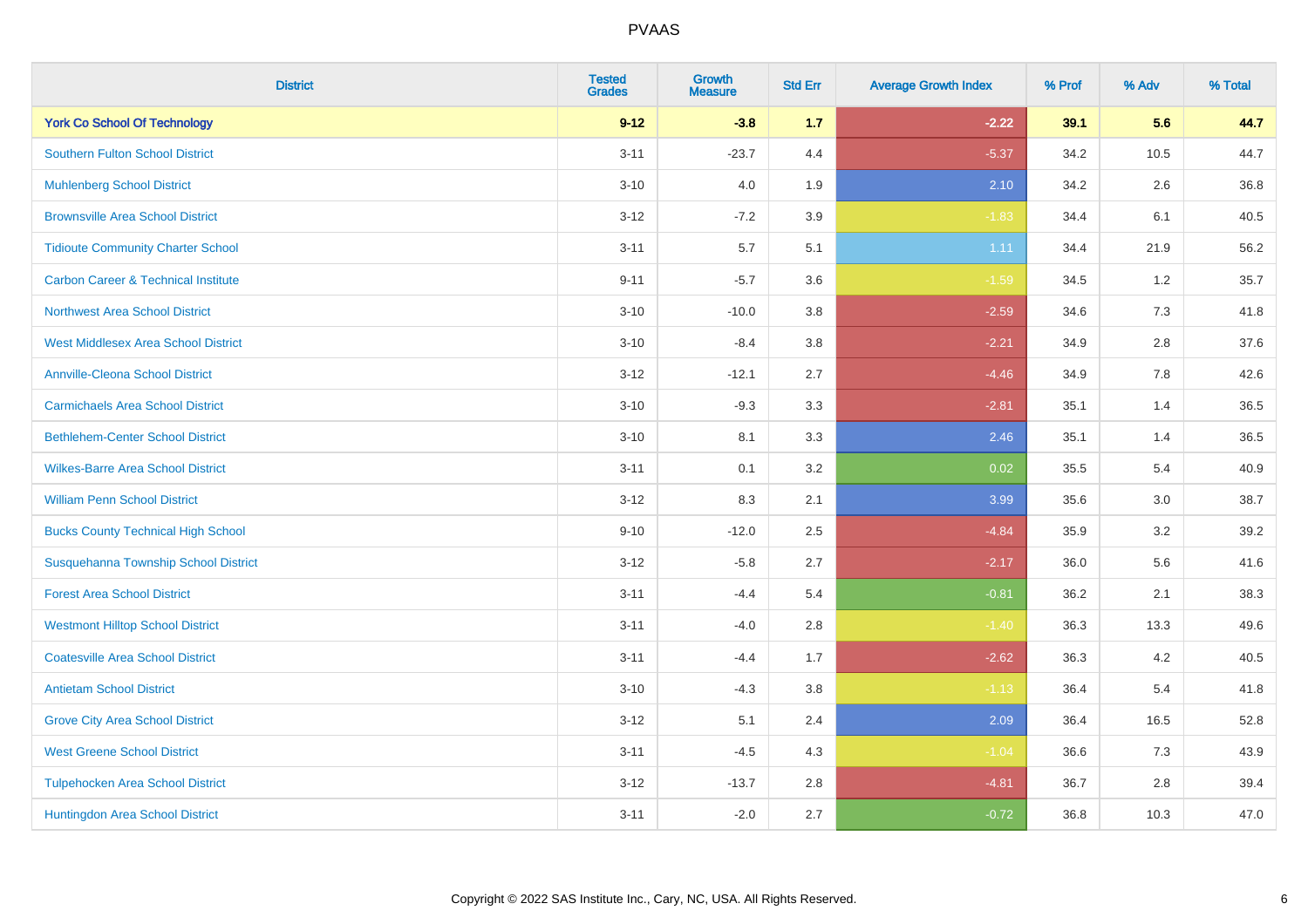| <b>District</b>                               | <b>Tested</b><br><b>Grades</b> | <b>Growth</b><br><b>Measure</b> | <b>Std Err</b> | <b>Average Growth Index</b> | % Prof | % Adv   | % Total |
|-----------------------------------------------|--------------------------------|---------------------------------|----------------|-----------------------------|--------|---------|---------|
| <b>York Co School Of Technology</b>           | $9 - 12$                       | $-3.8$                          | 1.7            | $-2.22$                     | 39.1   | 5.6     | 44.7    |
| Catasauqua Area School District               | $3 - 12$                       | $-12.1$                         | 3.0            | $-4.00$                     | 36.8   | $7.6\,$ | 44.3    |
| <b>Tri-Valley School District</b>             | $3 - 10$                       | $-6.4$                          | 4.1            | $-1.57$                     | 37.0   | 4.4     | 41.3    |
| <b>Smethport Area School District</b>         | $3-12$                         | 0.6                             | 3.9            | 0.15                        | 37.0   | 1.8     | 38.9    |
| <b>Frazier School District</b>                | $3 - 11$                       | $-17.2$                         | 3.7            | $-4.70$                     | 37.1   | 1.6     | 38.7    |
| <b>Warren County School District</b>          | $3 - 11$                       | $-0.1$                          | 1.8            | $-0.06$                     | 37.2   | 5.3     | 42.6    |
| <b>Blairsville-Saltsburg School District</b>  | $3 - 11$                       | $-8.0$                          | 3.0            | $-2.68$                     | 37.3   | 7.0     | 44.3    |
| <b>Upper Dauphin Area School District</b>     | $3 - 11$                       | $-6.3$                          | 3.2            | $-1.98$                     | 37.4   | 4.8     | 42.2    |
| <b>Northern Potter School District</b>        | $3 - 12$                       | $-13.1$                         | 4.6            | $-2.84$                     | 37.5   | 0.0     | 37.5    |
| <b>Greater Nanticoke Area School District</b> | $3-12$                         | 11.2                            | 2.8            | 4.01                        | 38.0   | 12.4    | 50.4    |
| <b>Pittston Area School District</b>          | $3 - 11$                       | $-10.1$                         | 5.6            | $-1.80$                     | 38.1   | 9.5     | 47.6    |
| <b>Shamokin Area School District</b>          | $3 - 11$                       | $-7.7$                          | 4.8            | $-1.60$                     | 38.1   | 3.2     | 41.3    |
| <b>Collegium Charter School</b>               | $3 - 10$                       | 5.9                             | 2.5            | 2.33                        | 38.1   | 7.9     | 46.0    |
| Philadelphia City School District             | $3 - 12$                       | 7.5                             | 0.6            | 12.64                       | 38.4   | $7.0\,$ | 45.4    |
| <b>Conneaut School District</b>               | $3 - 12$                       | $-7.5$                          | 2.6            | $-2.91$                     | 38.4   | 7.4     | 45.8    |
| Lackawanna Trail School District              | $3 - 10$                       | $-21.7$                         | 3.5            | $-6.20$                     | 38.5   | $1.5$   | 40.0    |
| <b>Juniata County School District</b>         | $3 - 12$                       | $-4.9$                          | 2.1            | $-2.26$                     | 38.5   | 2.9     | 41.4    |
| <b>Corry Area School District</b>             | $3 - 11$                       | $-5.3$                          | 2.6            | $-2.03$                     | 38.5   | 6.0     | 44.5    |
| <b>Tussey Mountain School District</b>        | $3 - 12$                       | 1.5                             | 3.7            | 0.40                        | 38.6   | 1.8     | 40.4    |
| <b>Big Spring School District</b>             | $3 - 11$                       | $-9.8$                          | 2.4            | $-4.00$                     | 38.6   | 8.9     | 47.5    |
| <b>Fannett-Metal School District</b>          | $3 - 11$                       | $-3.4$                          | 5.1            | $-0.67$                     | 38.7   | 8.1     | 46.8    |
| <b>Bensalem Township School District</b>      | $3 - 11$                       | 1.6                             | 1.6            | 0.98                        | 38.8   | 8.3     | 47.1    |
| <b>York Co School Of Technology</b>           | $9-12$                         | $-3.8$                          | 1.7            | $-2.22$                     | 39.1   | 5.6     | 44.7    |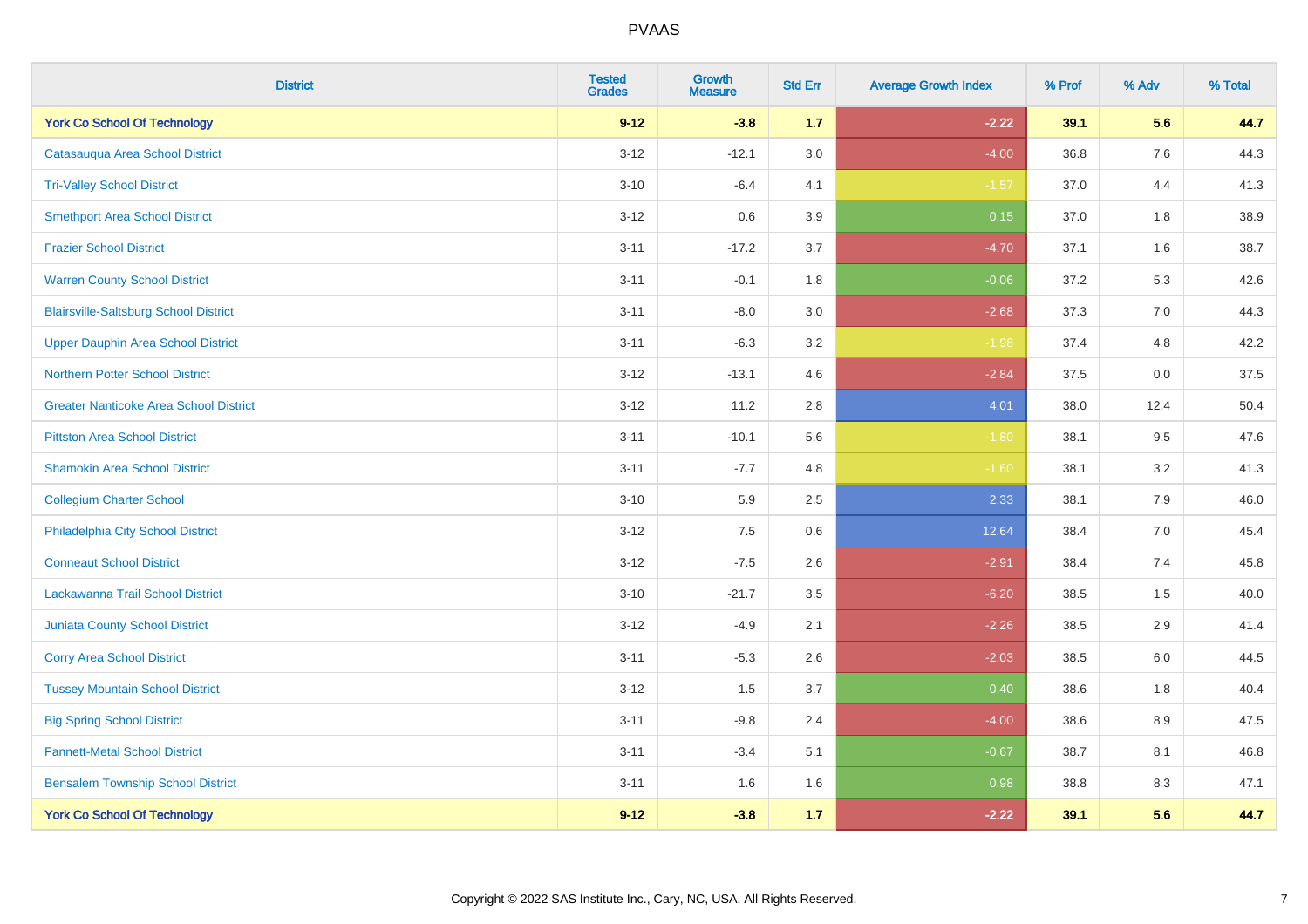| <b>District</b>                            | <b>Tested</b><br><b>Grades</b> | <b>Growth</b><br><b>Measure</b> | <b>Std Err</b> | <b>Average Growth Index</b> | % Prof | % Adv   | % Total |
|--------------------------------------------|--------------------------------|---------------------------------|----------------|-----------------------------|--------|---------|---------|
| <b>York Co School Of Technology</b>        | $9 - 12$                       | $-3.8$                          | 1.7            | $-2.22$                     | 39.1   | 5.6     | 44.7    |
| <b>Minersville Area School District</b>    | $3 - 11$                       | $-14.4$                         | 3.7            | $-3.90$                     | 39.3   | $3.3\,$ | 42.6    |
| <b>Towanda Area School District</b>        | $3 - 11$                       | 4.0                             | 2.8            | 1.44                        | 39.4   | 6.6     | 46.0    |
| <b>Kane Area School District</b>           | $3 - 10$                       | $-3.7$                          | 3.2            | $-1.17$                     | 39.5   | 9.9     | 49.4    |
| <b>West Mifflin Area School District</b>   | $3 - 12$                       | $-12.3$                         | 2.9            | $-4.22$                     | 39.7   | 10.3    | 50.0    |
| <b>Bristol Borough School District</b>     | $3 - 12$                       | $-4.3$                          | 3.4            | $-1.27$                     | 39.7   | 1.3     | 41.0    |
| <b>Pequea Valley School District</b>       | $3 - 11$                       | $-5.8$                          | 3.2            | $-1.80$                     | 39.8   | 9.1     | 48.9    |
| <b>Easton Area School District</b>         | $3 - 12$                       | $-4.1$                          | 1.4            | $-2.91$                     | 39.9   | 4.0     | 43.9    |
| <b>Ferndale Area School District</b>       | $3 - 10$                       | $-5.8$                          | 4.3            | $-1.33$                     | 40.0   | 0.0     | 40.0    |
| Mastery Charter High School-Lenfest Campus | $7 - 11$                       | 2.5                             | 5.7            | 0.43                        | 40.0   | 0.0     | 40.0    |
| South Allegheny School District            | $3 - 11$                       | $-8.8$                          | 3.2            | $-2.70$                     | 40.5   | 0.0     | 40.5    |
| <b>Portage Area School District</b>        | $3 - 10$                       | $-8.1$                          | 3.6            | $-2.26$                     | 40.6   | 9.4     | 50.0    |
| <b>Crawford Central School District</b>    | $3 - 11$                       | $-4.7$                          | 2.2            | $-2.15$                     | 40.6   | 10.5    | 51.1    |
| <b>Canton Area School District</b>         | $3 - 11$                       | $-5.5$                          | 3.2            | $-1.75$                     | 40.7   | 2.3     | 43.0    |
| New Kensington-Arnold School District      | $3 - 11$                       | $-0.4$                          | 3.8            | $-0.10$                     | 40.7   | 3.7     | 44.4    |
| <b>Wallenpaupack Area School District</b>  | $3 - 11$                       | $-7.1$                          | 2.3            | $-3.09$                     | 40.8   | 2.4     | 43.1    |
| <b>Warrior Run School District</b>         | $3 - 11$                       | 4.6                             | 3.0            | 1.51                        | 40.9   | 8.1     | 49.0    |
| <b>Carlynton School District</b>           | $3 - 11$                       | 7.3                             | 3.3            | 2.22                        | 41.0   | 10.5    | 51.6    |
| <b>Forest Hills School District</b>        | $3 - 11$                       | $-7.3$                          | 2.7            | $-2.74$                     | 41.1   | 13.7    | 54.8    |
| <b>Western Wayne School District</b>       | $3 - 11$                       | 5.6                             | 2.9            | 1.93                        | 41.3   | 17.4    | 58.7    |
| <b>Oxford Area School District</b>         | $3 - 11$                       | $-4.3$                          | 1.9            | $-2.26$                     | 41.3   | 8.0     | 49.3    |
| <b>Galeton Area School District</b>        | $3 - 11$                       | 2.2                             | 5.3            | 0.42                        | 41.3   | 4.4     | 45.6    |
| <b>Forbes Road School District</b>         | $3 - 11$                       | 2.8                             | 5.1            | 0.56                        | 41.4   | 10.3    | 51.7    |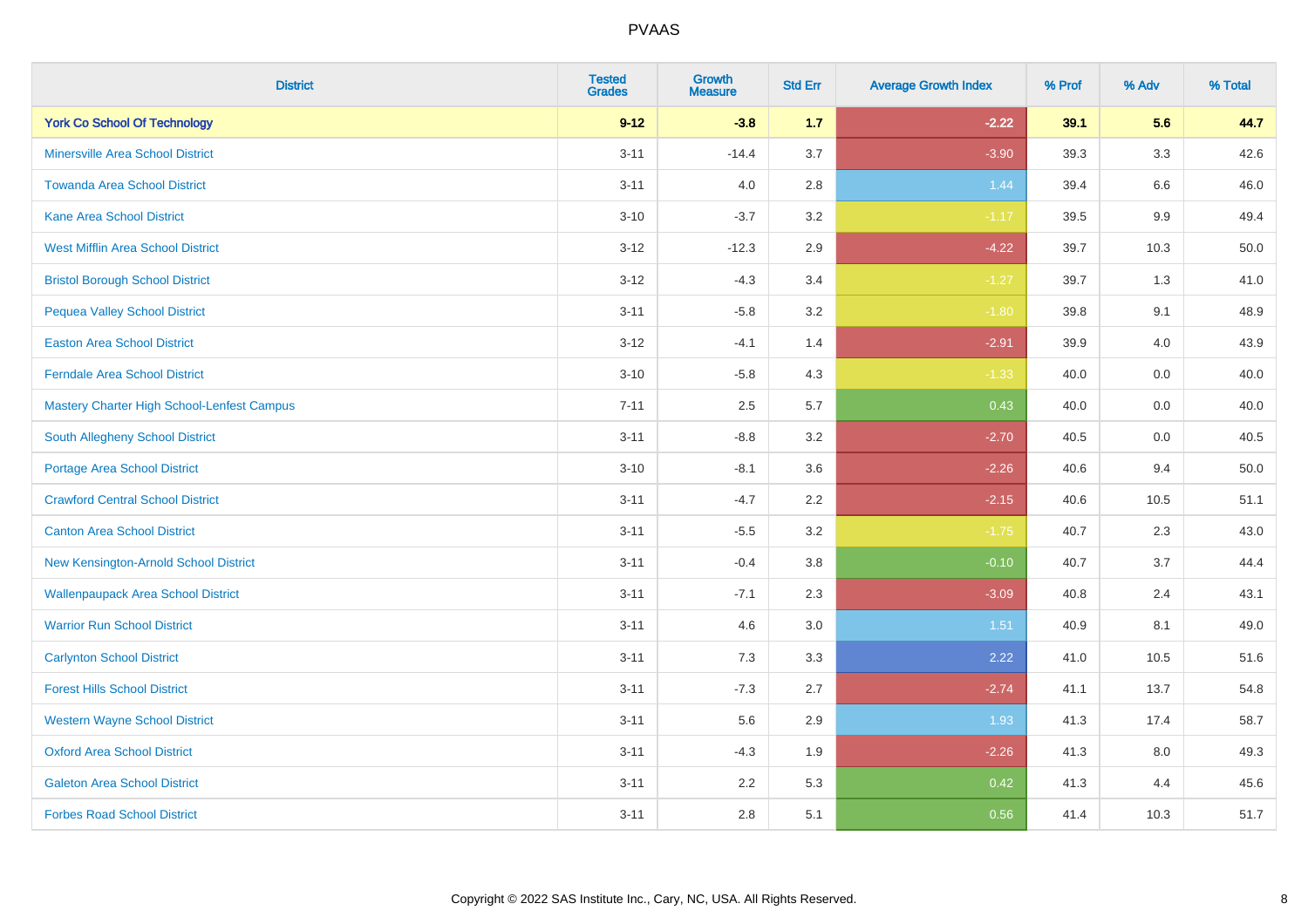| <b>District</b>                                         | <b>Tested</b><br><b>Grades</b> | <b>Growth</b><br><b>Measure</b> | <b>Std Err</b> | <b>Average Growth Index</b> | % Prof | % Adv   | % Total |
|---------------------------------------------------------|--------------------------------|---------------------------------|----------------|-----------------------------|--------|---------|---------|
| <b>York Co School Of Technology</b>                     | $9 - 12$                       | $-3.8$                          | 1.7            | $-2.22$                     | 39.1   | 5.6     | 44.7    |
| <b>Ringgold School District</b>                         | $3 - 11$                       | $-14.7$                         | 2.4            | $-6.04$                     | 41.5   | 7.9     | 49.4    |
| <b>Solanco School District</b>                          | $3 - 11$                       | $-11.0$                         | 2.0            | $-5.55$                     | 41.6   | 4.5     | 46.1    |
| North Schuylkill School District                        | $3 - 11$                       | $-1.0$                          | 2.4            | $-0.42$                     | 41.8   | 5.1     | 46.8    |
| Penns Valley Area School District                       | $3 - 12$                       | 14.0                            | 2.9            | 4.80                        | 41.9   | 23.1    | 65.0    |
| <b>Muncy School District</b>                            | $3 - 11$                       | $-8.1$                          | 3.7            | $-2.21$                     | 42.0   | $3.8\,$ | 45.8    |
| <b>Berwick Area School District</b>                     | $3 - 11$                       | $-9.3$                          | 2.6            | $-3.59$                     | 42.1   | 5.5     | 47.6    |
| Pennsylvania Distance Learning Charter School           | $3 - 12$                       | 9.3                             | 4.2            | 2.22                        | 42.2   | 3.1     | 45.3    |
| <b>Pine Grove Area School District</b>                  | $3 - 11$                       | $-7.7$                          | 2.9            | $-2.66$                     | 42.3   | 7.7     | 50.0    |
| <b>Reach Cyber Charter School</b>                       | $3 - 11$                       | 8.1                             | 4.7            | 1.72                        | 42.4   | 4.6     | 47.0    |
| Mifflinburg Area School District                        | $3 - 11$                       | $-15.8$                         | 2.5            | $-6.30$                     | 42.4   | 4.0     | 46.4    |
| <b>Curwensville Area School District</b>                | $3 - 11$                       | $-27.9$                         | 4.1            | $-6.72$                     | 42.5   | 4.1     | 46.6    |
| <b>Governor Mifflin School District</b>                 | $3 - 11$                       | 4.1                             | 1.8            | 2.33                        | 42.5   | 7.2     | 49.7    |
| <b>Butler Area School District</b>                      | $3 - 11$                       | $-6.5$                          | 1.5            | $-4.26$                     | 42.5   | 9.4     | 51.9    |
| California Area School District                         | $3 - 10$                       | $-7.3$                          | 3.6            | $-2.02$                     | 42.6   | 9.8     | 52.5    |
| <b>Northwestern School District</b>                     | $3 - 11$                       | $-24.9$                         | 3.5            | $-7.13$                     | 42.6   | 2.9     | 45.6    |
| <b>Wattsburg Area School District</b>                   | $3 - 11$                       | 6.5                             | 2.7            | 2.43                        | 42.7   | 7.6     | 50.3    |
| <b>Chambersburg Area School District</b>                | $3 - 11$                       | $-9.5$                          | 1.3            | $-7.20$                     | 42.7   | 8.6     | 51.4    |
| <b>Agora Cyber Charter School</b>                       | $3 - 11$                       | 5.8                             | 2.6            | 2.28                        | 42.8   | 6.6     | 49.4    |
| <b>Union City Area School District</b>                  | $3 - 12$                       | $-10.2$                         | 3.6            | $-2.87$                     | 42.9   | 3.2     | 46.0    |
| <b>Claysburg-Kimmel School District</b>                 | $3 - 11$                       | $-5.7$                          | 4.0            | $-1.42$                     | 42.9   | 8.2     | 51.0    |
| Center For Student Learning Charter School At Pennsbury | $6 - 12$                       | $-2.9$                          | 6.1            | $-0.47$                     | 42.9   | $0.0\,$ | 42.9    |
| <b>Hanover Area School District</b>                     | $3 - 11$                       | 2.2                             | 4.6            | 0.48                        | 42.9   | 5.7     | 48.6    |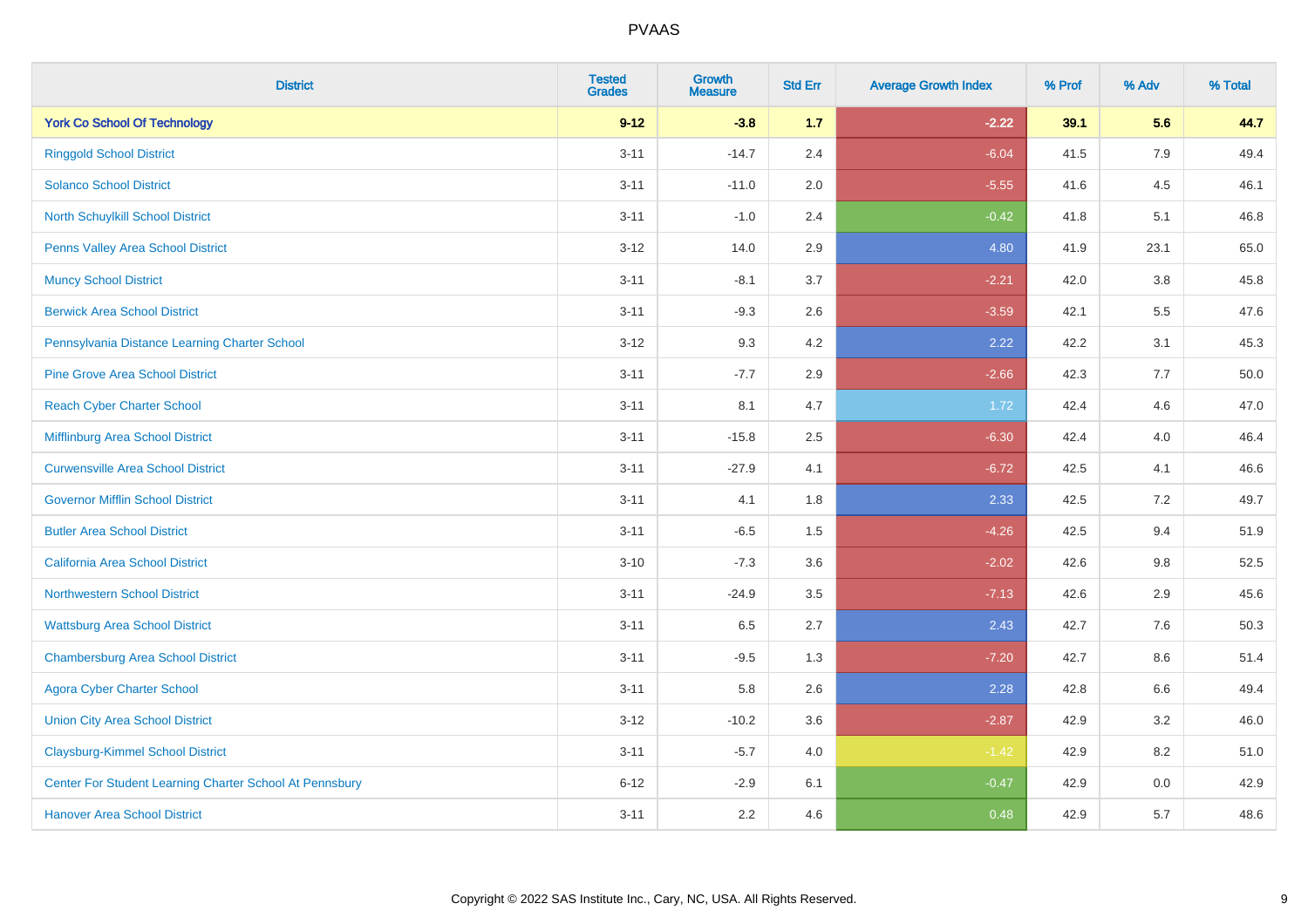| <b>District</b>                                | <b>Tested</b><br><b>Grades</b> | <b>Growth</b><br><b>Measure</b> | <b>Std Err</b> | <b>Average Growth Index</b> | % Prof | % Adv   | % Total |
|------------------------------------------------|--------------------------------|---------------------------------|----------------|-----------------------------|--------|---------|---------|
| <b>York Co School Of Technology</b>            | $9 - 12$                       | $-3.8$                          | 1.7            | $-2.22$                     | 39.1   | 5.6     | 44.7    |
| <b>Monessen City School District</b>           | $3 - 10$                       | 8.3                             | 4.5            | 1.85                        | 42.9   | $2.9\,$ | 45.7    |
| <b>Clearfield Area School District</b>         | $3 - 10$                       | $-9.4$                          | 2.6            | $-3.56$                     | 43.0   | 3.1     | 46.1    |
| <b>Riverside School District</b>               | $3 - 11$                       | $-3.2$                          | 3.0            | $-1.09$                     | 43.0   | 9.0     | 52.0    |
| Meyersdale Area School District                | $3 - 11$                       | 4.2                             | 4.0            | 1.07                        | 43.1   | 6.9     | 50.0    |
| <b>Purchase Line School District</b>           | $3 - 12$                       | 1.7                             | 3.5            | 0.47                        | 43.1   | 5.4     | 48.5    |
| <b>Oley Valley School District</b>             | $3 - 11$                       | $-0.4$                          | 2.8            | $-0.15$                     | 43.1   | 12.9    | 56.0    |
| <b>Troy Area School District</b>               | $3 - 10$                       | $-4.3$                          | 3.4            | $-1.26$                     | 43.2   | 5.7     | 48.9    |
| <b>Benton Area School District</b>             | $3 - 10$                       | $-9.7$                          | 4.5            | $-2.18$                     | 43.2   | 5.4     | 48.6    |
| <b>Titusville Area School District</b>         | $3 - 11$                       | $-13.2$                         | 2.6            | $-4.99$                     | 43.2   | 4.8     | 48.0    |
| <b>Hamburg Area School District</b>            | $3 - 11$                       | 8.9                             | 2.5            | 3.63                        | 43.5   | 8.2     | 51.7    |
| <b>Freedom Area School District</b>            | $3 - 11$                       | $-7.1$                          | 3.0            | $-2.37$                     | 43.8   | 4.2     | 47.9    |
| Jefferson-Morgan School District               | $3 - 10$                       | $-9.9$                          | 4.2            | $-2.35$                     | 43.8   | $4.2\,$ | 47.9    |
| <b>MaST Community Charter School</b>           | $3 - 10$                       | $-4.1$                          | 2.7            | $-1.52$                     | 44.0   | 9.5     | 53.4    |
| <b>Pottsgrove School District</b>              | $3 - 11$                       | 2.8                             | 2.0            | 1.35                        | 44.0   | 10.0    | 53.9    |
| <b>Williamsport Area School District</b>       | $3 - 11$                       | 1.9                             | 1.8            | 1.04                        | 44.1   | 12.8    | 56.9    |
| <b>Forest City Regional School District</b>    | $3 - 12$                       | $-6.0$                          | 3.0            | $-1.96$                     | 44.1   | 0.0     | 44.1    |
| <b>Bentworth School District</b>               | $3 - 11$                       | 5.7                             | 3.2            | 1.75                        | 44.2   | 19.5    | 63.6    |
| <b>Bangor Area School District</b>             | $3 - 12$                       | $-0.9$                          | 2.0            | $-0.43$                     | 44.3   | 4.7     | 49.0    |
| <b>Mastery Charter School - Hardy Williams</b> | $3 - 11$                       | 11.4                            | 3.4            | 3.33                        | 44.3   | 5.7     | 50.0    |
| <b>Juniata Valley School District</b>          | $3 - 11$                       | $-3.9$                          | 3.5            | $-1.10$                     | 44.4   | 3.5     | 47.8    |
| Oil City Area School District                  | $3 - 11$                       | $-2.9$                          | 2.6            | $-1.08$                     | 44.4   | 5.8     | 50.2    |
| <b>Somerset Area School District</b>           | $3 - 11$                       | $-4.4$                          | 2.3            | $-1.93$                     | 44.4   | 14.9    | 59.3    |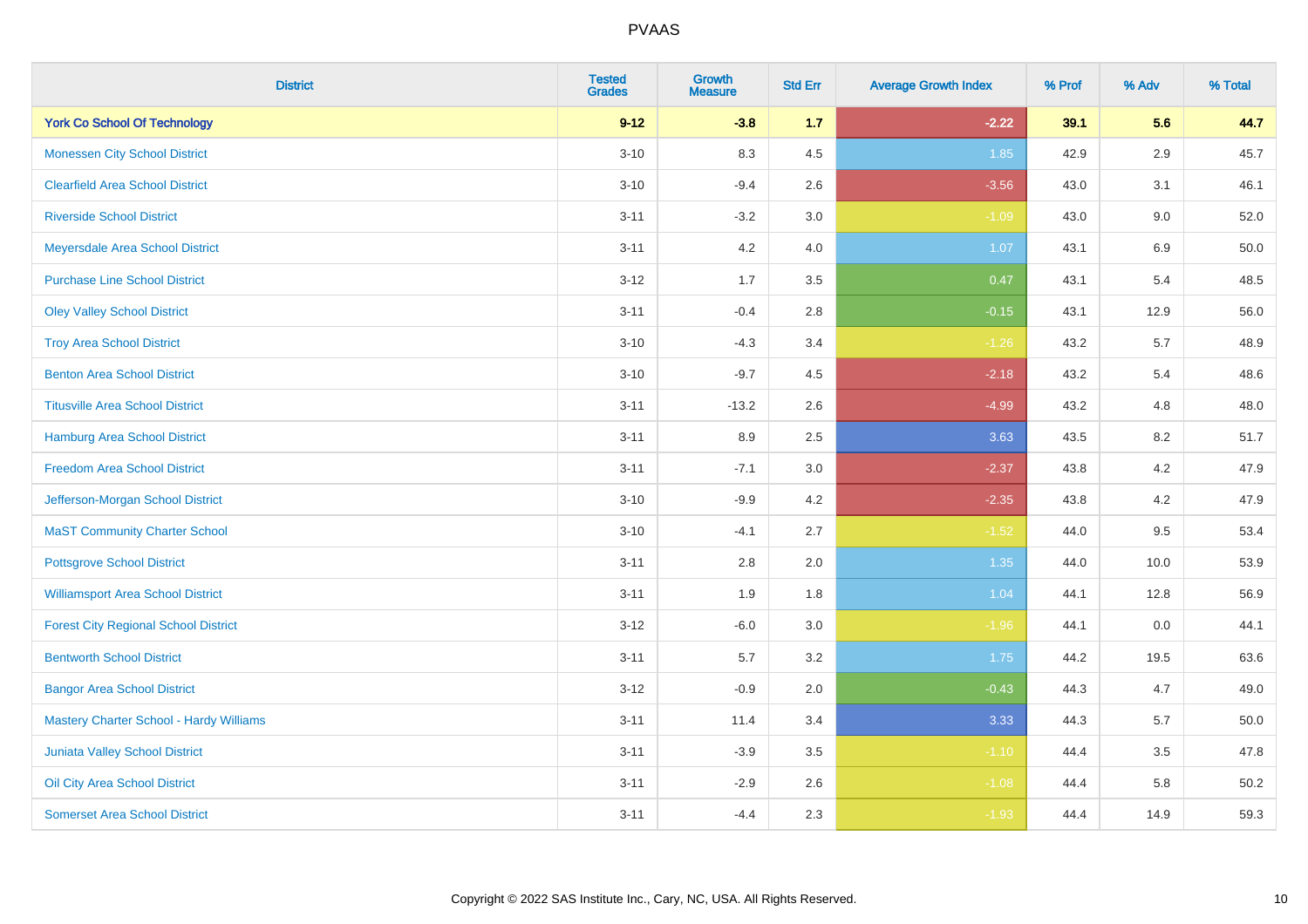| <b>District</b>                           | <b>Tested</b><br><b>Grades</b> | <b>Growth</b><br><b>Measure</b> | <b>Std Err</b> | <b>Average Growth Index</b> | % Prof | % Adv | % Total |
|-------------------------------------------|--------------------------------|---------------------------------|----------------|-----------------------------|--------|-------|---------|
| <b>York Co School Of Technology</b>       | $9 - 12$                       | $-3.8$                          | 1.7            | $-2.22$                     | 39.1   | 5.6   | 44.7    |
| <b>Highlands School District</b>          | $3 - 11$                       | $-7.4$                          | 2.7            | $-2.76$                     | 44.4   | 3.7   | 48.2    |
| <b>Tamaqua Area School District</b>       | $3 - 12$                       | $-8.2$                          | 2.5            | $-3.24$                     | 44.5   | 1.9   | 46.4    |
| <b>Montoursville Area School District</b> | $3 - 12$                       | 10.8                            | 2.5            | 4.24                        | 44.6   | 20.1  | 64.8    |
| <b>Blue Ridge School District</b>         | $3 - 11$                       | $-0.5$                          | 3.6            | $-0.12$                     | 44.6   | 3.1   | 47.7    |
| <b>Chichester School District</b>         | $3 - 11$                       | $-2.7$                          | 2.3            | $-1.17$                     | 44.6   | 6.6   | 51.2    |
| <b>Bethlehem Area School District</b>     | $3 - 11$                       | 9.3                             | 1.1            | 8.15                        | 44.7   | 12.0  | 56.7    |
| <b>Keystone Central School District</b>   | $3 - 11$                       | $-5.1$                          | 2.0            | $-2.46$                     | 44.7   | 4.6   | 49.4    |
| <b>Pottsville Area School District</b>    | $3 - 12$                       | 4.4                             | 2.3            | 1.94                        | 44.8   | 5.4   | 50.2    |
| <b>Laurel Highlands School District</b>   | $3 - 11$                       | 4.3                             | 2.4            | 1.81                        | 44.9   | 9.6   | 54.5    |
| <b>Tunkhannock Area School District</b>   | $3 - 11$                       | 2.3                             | 2.2            | 1.01                        | 44.9   | 9.6   | 54.6    |
| <b>Upper Darby School District</b>        | $3 - 12$                       | 6.9                             | 1.5            | 4.62                        | 45.0   | 6.7   | 51.7    |
| <b>Hazleton Area School District</b>      | $3 - 11$                       | 9.6                             | 1.4            | 6.77                        | 45.0   | 7.8   | 52.9    |
| <b>Homer-Center School District</b>       | $3 - 11$                       | 9.7                             | 3.6            | 2.70                        | 45.1   | 17.2  | 62.3    |
| <b>Tuscarora School District</b>          | $3 - 11$                       | $-0.6$                          | 2.3            | $-0.27$                     | 45.1   | 8.1   | 53.2    |
| <b>Mid Valley School District</b>         | $3 - 10$                       | $-1.7$                          | 3.0            | $-0.55$                     | 45.1   | 7.8   | 52.9    |
| <b>Mount Carmel Area School District</b>  | $3 - 11$                       | $-0.6$                          | 3.1            | $-0.18$                     | 45.3   | 2.1   | 47.4    |
| Gettysburg Area School District           | $3 - 11$                       | $-4.0$                          | 2.1            | $-1.89$                     | 45.3   | 14.0  | 59.3    |
| <b>Milton Area School District</b>        | $3 - 11$                       | $-8.7$                          | 2.5            | $-3.52$                     | 45.4   | 6.9   | 52.3    |
| <b>Clarion Area School District</b>       | $3 - 11$                       | 10.3                            | 4.1            | 2.51                        | 45.4   | 14.6  | 60.0    |
| <b>Connellsville Area School District</b> | $3 - 11$                       | 6.1                             | 2.0            | 3.05                        | 45.4   | 7.8   | 53.2    |
| South Williamsport Area School District   | $3 - 10$                       | $-5.7$                          | 2.5            | $-2.30$                     | 45.5   | 4.5   | 50.0    |
| <b>Scranton School District</b>           | $3-12$                         | $-2.9$                          | 2.4            | $-1.22$                     | 45.6   | 3.6   | 49.1    |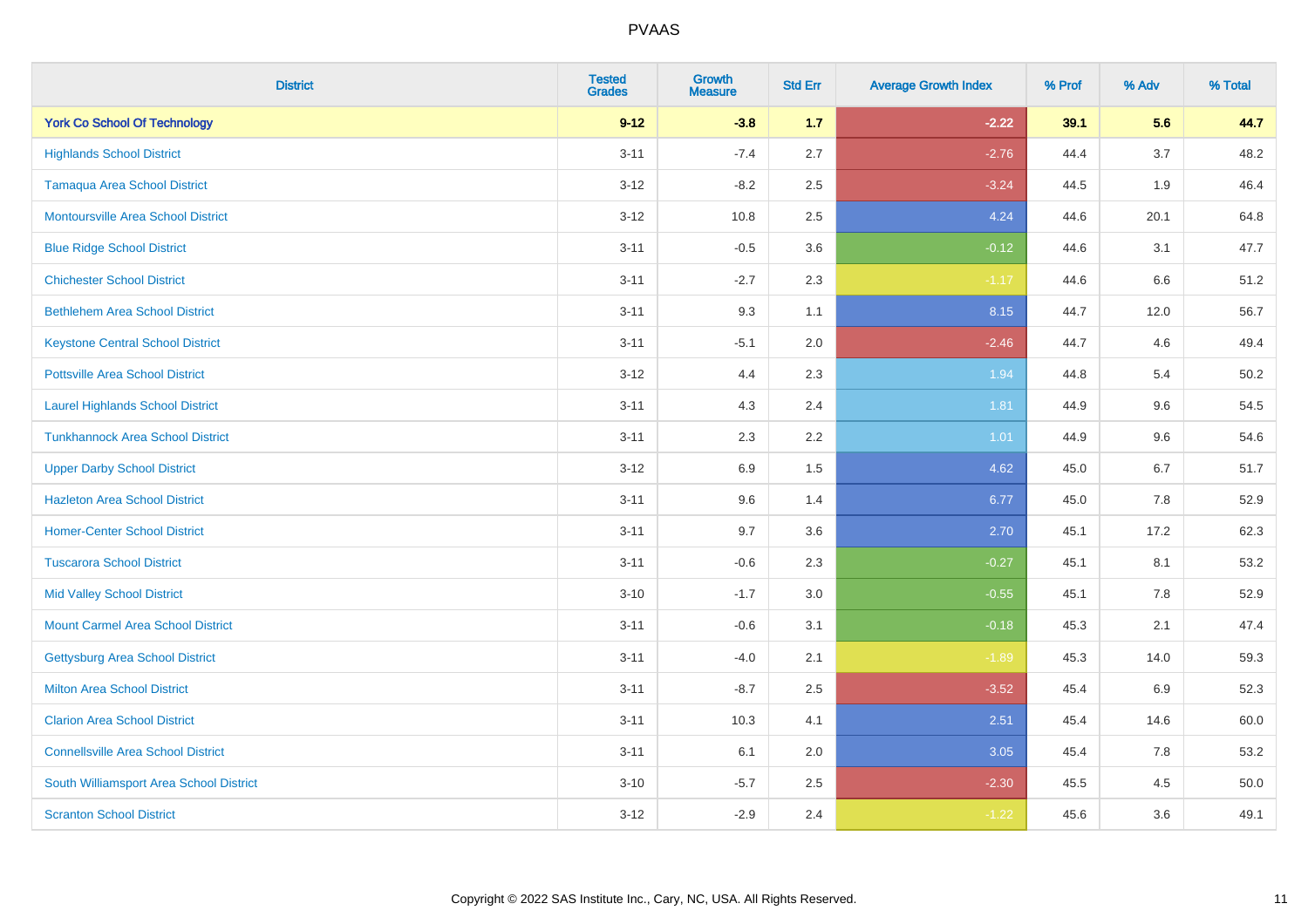| <b>District</b>                                 | <b>Tested</b><br><b>Grades</b> | <b>Growth</b><br><b>Measure</b> | <b>Std Err</b> | <b>Average Growth Index</b> | % Prof | % Adv   | % Total |
|-------------------------------------------------|--------------------------------|---------------------------------|----------------|-----------------------------|--------|---------|---------|
| <b>York Co School Of Technology</b>             | $9 - 12$                       | $-3.8$                          | 1.7            | $-2.22$                     | 39.1   | 5.6     | 44.7    |
| Renaissance Academy Charter School              | $3 - 11$                       | 8.3                             | 3.3            | 2.54                        | 45.6   | 22.8    | 68.4    |
| <b>Hatboro-Horsham School District</b>          | $3 - 11$                       | $-12.8$                         | 1.7            | $-7.47$                     | 45.6   | 7.2     | 52.8    |
| <b>Ridley School District</b>                   | $3 - 12$                       | 10.0                            | 1.6            | 6.10                        | 45.6   | 8.2     | 53.8    |
| Pocono Mountain School District                 | $3 - 12$                       | 6.8                             | 1.5            | 4.62                        | 45.8   | 5.0     | 50.7    |
| East Stroudsburg Area School District           | $3 - 11$                       | 0.1                             | 1.6            | 0.05                        | 45.8   | 7.8     | 53.6    |
| <b>City CHS</b>                                 | $10 - 11$                      | 13.6                            | 2.7            | 5.12                        | 45.8   | 3.0     | 48.8    |
| <b>Bradford Area School District</b>            | $3 - 12$                       | $-9.3$                          | 2.4            | $-3.87$                     | 45.8   | 8.3     | 54.2    |
| <b>Cheltenham School District</b>               | $3 - 11$                       | $-1.4$                          | 2.1            | $-0.67$                     | 46.1   | 10.0    | 56.1    |
| <b>Elk Lake School District</b>                 | $3 - 11$                       | $-4.0$                          | 3.3            | $-1.23$                     | 46.2   | 3.3     | 49.4    |
| <b>Salisbury Township School District</b>       | $3 - 11$                       | 6.3                             | 3.6            | 1.77                        | 46.2   | 6.6     | 52.8    |
| <b>Eastern Lancaster County School District</b> | $3 - 12$                       | 4.5                             | 2.2            | 2.09                        | 46.3   | 11.4    | 57.6    |
| Pennsylvania Cyber Charter School               | $3 - 11$                       | 11.6                            | 1.5            | 7.54                        | 46.3   | 5.0     | 51.3    |
| Lehigh Valley Academy Regional Charter School   | $3 - 11$                       | 0.7                             | 2.3            | 0.32                        | 46.3   | $5.0\,$ | 51.4    |
| <b>Middletown Area School District</b>          | $3 - 11$                       | $-5.3$                          | 2.6            | $-2.05$                     | 46.4   | 5.3     | 51.7    |
| <b>Warwick School District</b>                  | $3 - 11$                       | 5.2                             | 1.9            | 2.76                        | 46.4   | 17.0    | 63.3    |
| <b>Blue Mountain School District</b>            | $3 - 10$                       | $-5.8$                          | 2.3            | $-2.56$                     | 46.6   | 8.5     | 55.1    |
| <b>Chestnut Ridge School District</b>           | $3 - 12$                       | $-3.4$                          | 2.9            | $-1.17$                     | 46.6   | 5.8     | 52.4    |
| Penn-Delco School District                      | $3 - 11$                       | $-6.8$                          | 1.9            | $-3.51$                     | 46.6   | 3.2     | 49.8    |
| <b>Interboro School District</b>                | $3 - 12$                       | $-7.3$                          | 2.1            | $-3.43$                     | 46.6   | 4.8     | 51.4    |
| Jeannette City School District                  | $3 - 11$                       | $-4.3$                          | 3.8            | $-1.13$                     | 46.7   | 7.5     | 54.2    |
| <b>Montrose Area School District</b>            | $3 - 10$                       | $-5.5$                          | 3.0            | $-1.82$                     | 46.7   | 5.4     | 52.2    |
| <b>Pennridge School District</b>                | $3 - 10$                       | $-16.8$                         | 1.4            | $-11.59$                    | 46.8   | 8.0     | 54.9    |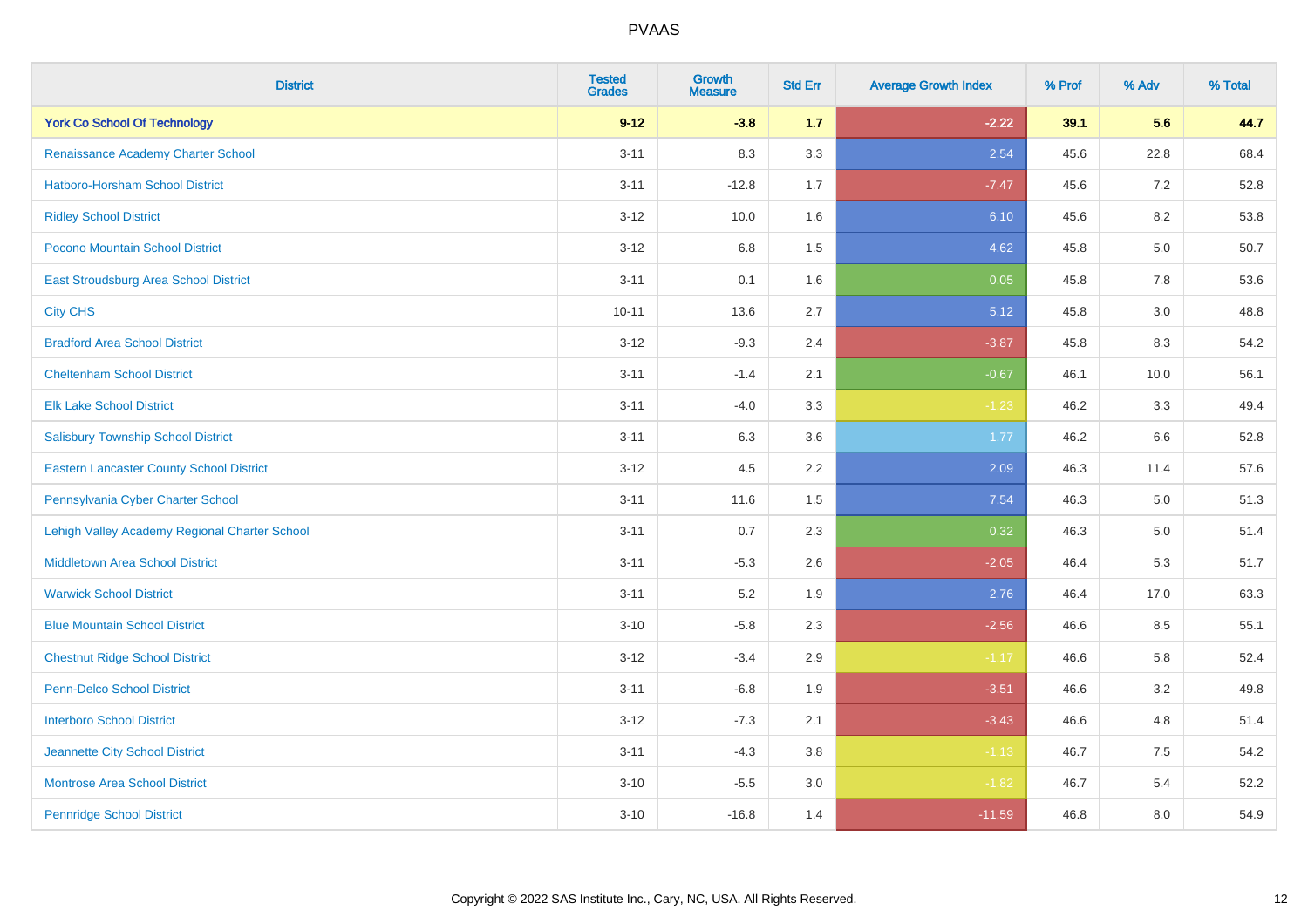| <b>District</b>                                    | <b>Tested</b><br><b>Grades</b> | <b>Growth</b><br><b>Measure</b> | <b>Std Err</b> | <b>Average Growth Index</b> | % Prof | % Adv   | % Total |
|----------------------------------------------------|--------------------------------|---------------------------------|----------------|-----------------------------|--------|---------|---------|
| <b>York Co School Of Technology</b>                | $9 - 12$                       | $-3.8$                          | $1.7$          | $-2.22$                     | 39.1   | 5.6     | 44.7    |
| <b>Athens Area School District</b>                 | $3 - 11$                       | 1.6                             | 2.5            | 0.64                        | 46.9   | 7.6     | 54.5    |
| <b>Jersey Shore Area School District</b>           | $3 - 11$                       | 0.5                             | 2.6            | 0.21                        | 47.1   | 9.2     | 56.2    |
| <b>Mifflin County School District</b>              | $3 - 11$                       | 9.1                             | 1.7            | 5.49                        | 47.1   | 6.7     | 53.8    |
| <b>West Branch Area School District</b>            | $3 - 11$                       | 0.2                             | 3.8            | 0.05                        | 47.2   | 1.9     | 49.1    |
| <b>Penncrest School District</b>                   | $3 - 11$                       | 5.7                             | 2.2            | 2.57                        | 47.2   | 7.1     | 54.3    |
| <b>Commonwealth Charter Academy Charter School</b> | $3 - 10$                       | 9.1                             | 1.9            | 4.90                        | 47.2   | 9.1     | 56.3    |
| <b>New Foundations Charter School</b>              | $3 - 11$                       | 5.4                             | 2.2            | 2.41                        | 47.2   | 2.5     | 49.8    |
| <b>Cornwall-Lebanon School District</b>            | $3 - 11$                       | 8.3                             | 1.6            | 5.08                        | 47.2   | 8.4     | 55.6    |
| Northern Cambria School District                   | $3 - 11$                       | 10.0                            | 3.3            | 3.04                        | 47.4   | 5.1     | 52.6    |
| <b>Cranberry Area School District</b>              | $3-12$                         | 9.2                             | 3.0            | 3.04                        | 47.5   | 10.2    | 57.6    |
| <b>Greensburg Salem School District</b>            | $3 - 11$                       | $-4.4$                          | 2.4            | $-1.88$                     | 47.6   | 4.9     | 52.4    |
| Indiana Area School District                       | $3 - 11$                       | $-5.3$                          | 2.3            | $-2.28$                     | 47.6   | 18.4    | 66.1    |
| <b>Bellefonte Area School District</b>             | $3 - 11$                       | $-0.4$                          | 2.2            | $-0.17$                     | 47.6   | 10.6    | 58.2    |
| Altoona Area School District                       | $3 - 12$                       | 3.3                             | 1.6            | 1.99                        | 47.7   | 8.2     | 55.9    |
| <b>Susquenita School District</b>                  | $3 - 11$                       | $-0.1$                          | 2.8            | $-0.01$                     | 47.7   | 10.1    | 57.8    |
| <b>North Star School District</b>                  | $3 - 11$                       | $-8.7$                          | 3.5            | $-2.51$                     | 47.8   | $6.0\,$ | 53.7    |
| <b>Spring Cove School District</b>                 | $3 - 11$                       | 3.4                             | 2.5            | 1.33                        | 47.8   | 12.7    | 60.4    |
| Leechburg Area School District                     | $3 - 11$                       | 4.4                             | 4.0            | 1.09                        | 47.8   | 19.6    | 67.4    |
| Southern Tioga School District                     | $3 - 11$                       | $-11.5$                         | 2.7            | $-4.25$                     | 47.8   | 6.4     | 54.3    |
| <b>Panther Valley School District</b>              | $3 - 12$                       | $-0.6$                          | 3.3            | $-0.19$                     | 47.9   | 4.3     | 52.1    |
| <b>Stroudsburg Area School District</b>            | $3 - 11$                       | 5.5                             | 1.9            | 2.88                        | 48.1   | 4.2     | 52.3    |
| <b>Conemaugh Valley School District</b>            | $3 - 12$                       | $-3.2$                          | 4.1            | $-0.78$                     | 48.2   | 5.6     | 53.7    |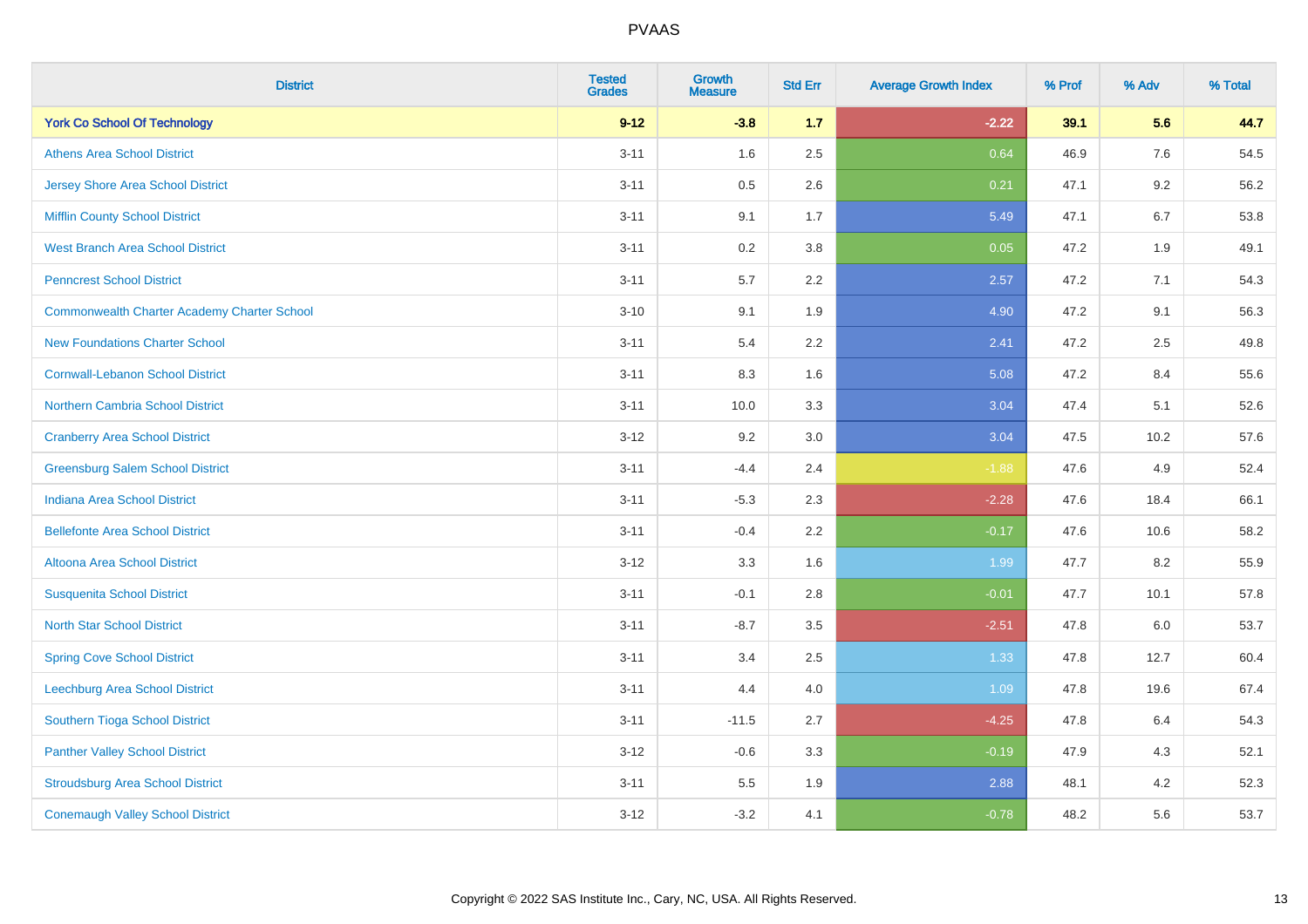| <b>District</b>                                | <b>Tested</b><br><b>Grades</b> | Growth<br><b>Measure</b> | <b>Std Err</b> | <b>Average Growth Index</b> | % Prof | % Adv | % Total |
|------------------------------------------------|--------------------------------|--------------------------|----------------|-----------------------------|--------|-------|---------|
| <b>York Co School Of Technology</b>            | $9 - 12$                       | $-3.8$                   | 1.7            | $-2.22$                     | 39.1   | 5.6   | 44.7    |
| <b>Sharon City School District</b>             | $3 - 11$                       | 4.9                      | 2.6            | 1.87                        | 48.2   | 5.3   | 53.4    |
| <b>Iroquois School District</b>                | $3 - 11$                       | 13.1                     | 3.0            | 4.35                        | 48.2   | 7.8   | 56.0    |
| <b>Franklin Area School District</b>           | $3 - 11$                       | 6.6                      | 2.8            | 2.34                        | 48.2   | 4.5   | 52.7    |
| <b>East Lycoming School District</b>           | $3 - 11$                       | $-6.0$                   | 2.7            | $-2.24$                     | 48.3   | 4.2   | 52.5    |
| <b>Trinity Area School District</b>            | $3 - 11$                       | $-5.4$                   | 2.0            | $-2.71$                     | 48.3   | 11.8  | 60.1    |
| <b>Bald Eagle Area School District</b>         | $3 - 11$                       | $-2.1$                   | 2.7            | $-0.75$                     | 48.4   | 9.4   | 57.7    |
| <b>Bedford Area School District</b>            | $3 - 11$                       | 2.5                      | 2.6            | 0.93                        | 48.5   | 10.0  | 58.5    |
| <b>Fort Leboeuf School District</b>            | $3 - 11$                       | 11.7                     | 2.5            | 4.73                        | 48.5   | 21.1  | 69.6    |
| <b>Moshannon Valley School District</b>        | $3 - 10$                       | $-7.0$                   | 3.4            | $-2.01$                     | 48.5   | 0.0   | 48.5    |
| <b>Lakeland School District</b>                | $3 - 11$                       | 1.1                      | 2.8            | 0.38                        | 48.6   | 3.7   | 52.3    |
| <b>Montgomery Area School District</b>         | $3 - 11$                       | 10.7                     | 3.6            | 2.96                        | 48.7   | 12.4  | 61.1    |
| <b>Wilson Area School District</b>             | $3 - 11$                       | 6.0                      | 2.6            | 2.30                        | 48.7   | 8.5   | 57.2    |
| <b>Saucon Valley School District</b>           | $3 - 11$                       | 14.7                     | 2.5            | 5.98                        | 48.7   | 20.2  | 69.0    |
| <b>Harbor Creek School District</b>            | $3 - 11$                       | $-7.1$                   | 2.7            | $-2.67$                     | 48.8   | 15.2  | 64.0    |
| <b>Berlin Brothersvalley School District</b>   | $3 - 11$                       | 4.0                      | 4.2            | 0.96                        | 48.8   | 14.0  | 62.8    |
| <b>Eastern Lebanon County School District</b>  | $3 - 11$                       | 8.6                      | 2.2            | 3.84                        | 48.8   | 11.4  | 60.3    |
| <b>Ridgway Area School District</b>            | $3 - 11$                       | $-14.5$                  | 4.1            | $-3.56$                     | 49.0   | 9.8   | 58.8    |
| <b>Shaler Area School District</b>             | $3 - 11$                       | $-0.8$                   | 1.9            | $-0.43$                     | 49.1   | 9.6   | 58.7    |
| <b>Brandywine Heights Area School District</b> | $3 - 11$                       | $-4.9$                   | 2.7            | $-1.81$                     | 49.2   | 8.2   | 57.4    |
| <b>Wellsboro Area School District</b>          | $3 - 11$                       | $-12.4$                  | 3.0            | $-4.11$                     | 49.2   | 11.9  | 61.1    |
| <b>Lower Dauphin School District</b>           | $3 - 11$                       | 0.6                      | 1.9            | 0.33                        | 49.2   | 12.6  | 61.8    |
| <b>Brockway Area School District</b>           | $3 - 11$                       | 0.6                      | 3.6            | 0.16                        | 49.2   | 7.7   | 56.9    |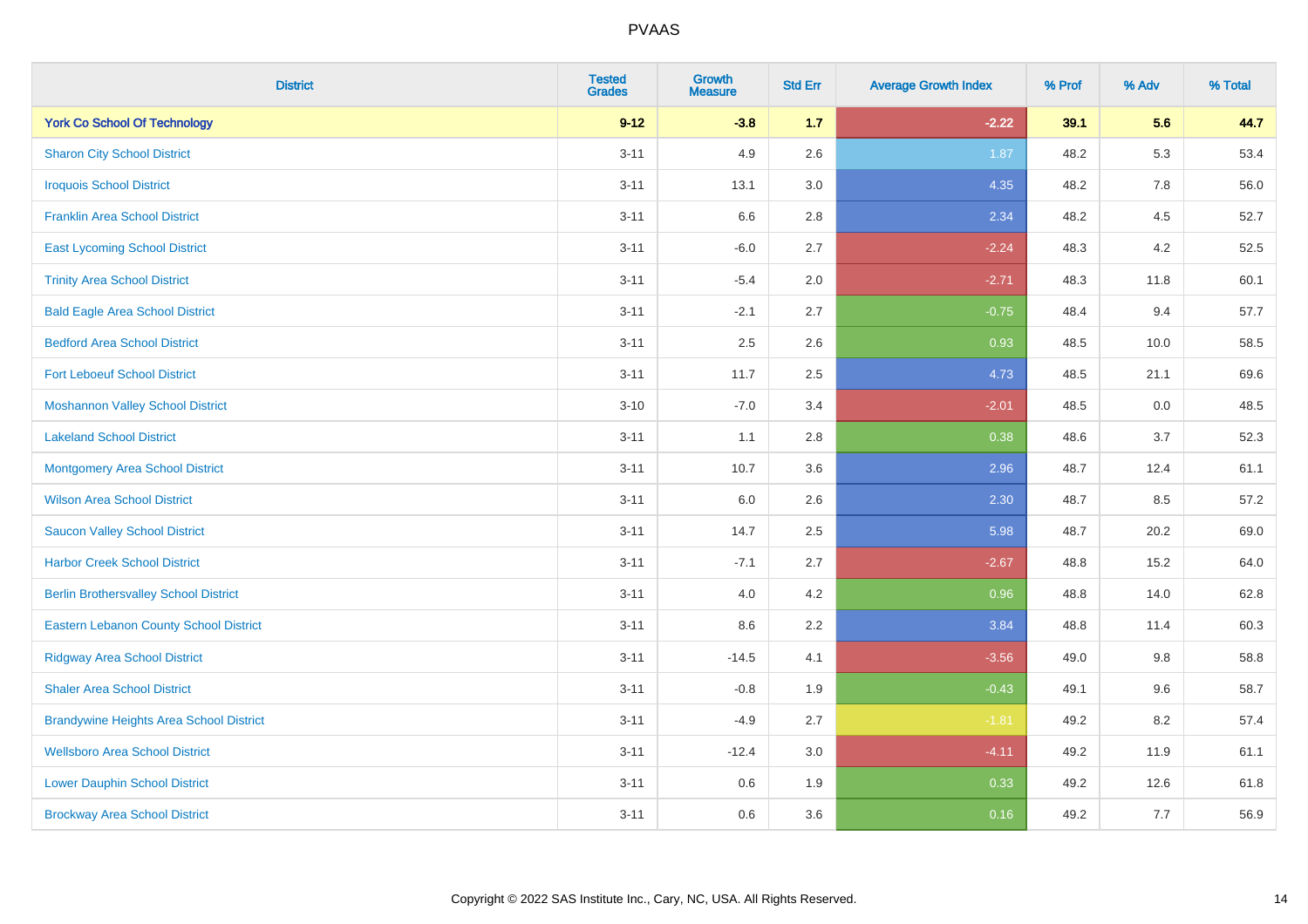| <b>District</b>                                | <b>Tested</b><br><b>Grades</b> | <b>Growth</b><br><b>Measure</b> | <b>Std Err</b> | <b>Average Growth Index</b> | % Prof | % Adv | % Total |
|------------------------------------------------|--------------------------------|---------------------------------|----------------|-----------------------------|--------|-------|---------|
| <b>York Co School Of Technology</b>            | $9 - 12$                       | $-3.8$                          | 1.7            | $-2.22$                     | 39.1   | 5.6   | 44.7    |
| <b>Whitehall-Coplay School District</b>        | $3 - 11$                       | 6.1                             | 1.8            | 3.45                        | 49.3   | 7.4   | 56.6    |
| <b>Avella Area School District</b>             | $3 - 12$                       | $-0.3$                          | 4.7            | $-0.05$                     | 49.3   | 14.5  | 63.8    |
| <b>Wyoming Valley West School District</b>     | $3 - 11$                       | $-2.2$                          | 2.4            | $-0.91$                     | 49.4   | 3.0   | 52.4    |
| <b>Susquehanna Community School District</b>   | $3 - 11$                       | $-2.8$                          | 4.2            | $-0.66$                     | 49.4   | 6.9   | 56.3    |
| <b>Riverside Beaver County School District</b> | $3 - 11$                       | $-14.0$                         | 3.0            | $-4.64$                     | 49.4   | 8.8   | 58.2    |
| <b>Mohawk Area School District</b>             | $3 - 11$                       | $-7.5$                          | 3.1            | $-2.45$                     | 49.4   | 11.0  | 60.4    |
| <b>Twin Valley School District</b>             | $3 - 12$                       | $-3.6$                          | 2.1            | $-1.69$                     | 49.6   | 7.1   | 56.8    |
| Schuylkill Haven Area School District          | $3 - 11$                       | $-15.3$                         | 3.1            | $-4.87$                     | 49.7   | 2.4   | 52.1    |
| <b>Moniteau School District</b>                | $3 - 11$                       | $-11.8$                         | 3.3            | $-3.56$                     | 50.0   | 6.3   | 56.3    |
| <b>Waynesboro Area School District</b>         | $3 - 12$                       | $-6.1$                          | 1.9            | $-3.20$                     | 50.0   | 6.8   | 56.8    |
| <b>Apollo-Ridge School District</b>            | $3 - 12$                       | $-4.7$                          | 3.7            | $-1.24$                     | 50.0   | 10.0  | 60.0    |
| <b>Burgettstown Area School District</b>       | $3 - 11$                       | $-2.1$                          | 3.4            | $-0.62$                     | 50.0   | 1.4   | 51.4    |
| South Side Area School District                | $3 - 11$                       | $-1.6$                          | 3.3            | $-0.48$                     | 50.0   | 6.8   | 56.8    |
| <b>Elizabethtown Area School District</b>      | $3 - 12$                       | $-0.9$                          | 1.9            | $-0.47$                     | 50.0   | 11.2  | 61.2    |
| <b>Glendale School District</b>                | $3 - 10$                       | $-0.9$                          | 3.7            | $-0.24$                     | 50.0   | 5.4   | 55.4    |
| Insight PA Cyber Charter School                | $3 - 11$                       | 0.7                             | 5.7            | 0.12                        | 50.0   | 4.8   | 54.8    |
| <b>Oswayo Valley School District</b>           | $3 - 12$                       | 8.5                             | 5.0            | 1.68                        | 50.0   | 16.7  | 66.7    |
| Pen Argyl Area School District                 | $3 - 12$                       | 9.2                             | 2.7            | 3.46                        | 50.0   | 12.6  | 62.6    |
| <b>Greenwood School District</b>               | $3 - 11$                       | 15.9                            | 3.9            | 4.11                        | 50.0   | 25.0  | 75.0    |
| <b>Great Valley School District</b>            | $3 - 11$                       | 15.0                            | 1.9            | 7.98                        | 50.0   | 35.0  | 85.0    |
| <b>Centennial School District</b>              | $3 - 10$                       | 7.1                             | 1.7            | 4.29                        | 50.1   | 8.7   | 58.9    |
| Ambridge Area School District                  | $3 - 12$                       | 9.1                             | 2.6            | 3.46                        | 50.4   | 10.7  | 61.1    |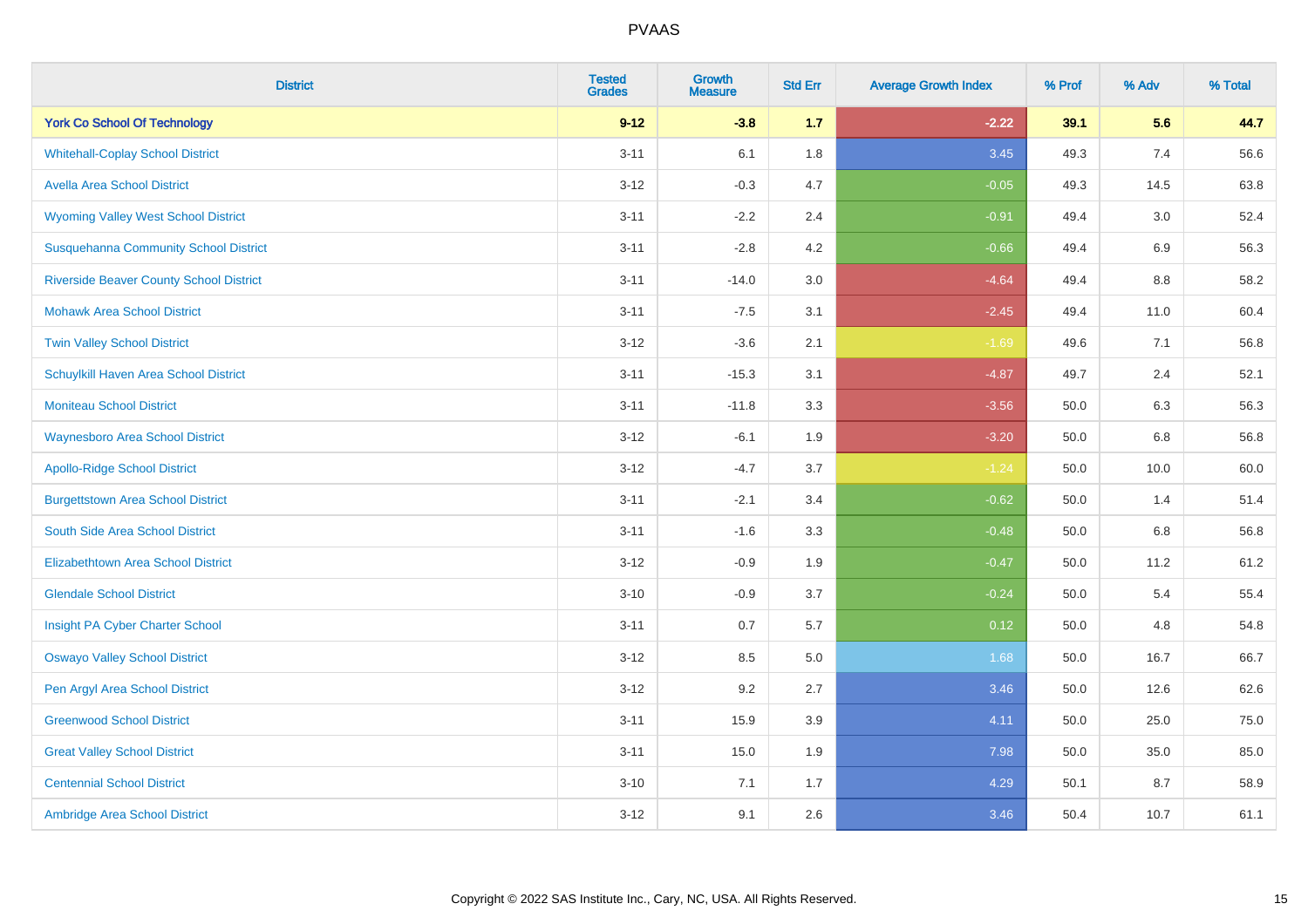| <b>District</b>                          | <b>Tested</b><br><b>Grades</b> | <b>Growth</b><br><b>Measure</b> | <b>Std Err</b> | <b>Average Growth Index</b> | % Prof | % Adv   | % Total |
|------------------------------------------|--------------------------------|---------------------------------|----------------|-----------------------------|--------|---------|---------|
| <b>York Co School Of Technology</b>      | $9 - 12$                       | $-3.8$                          | 1.7            | $-2.22$                     | 39.1   | 5.6     | 44.7    |
| Philadelphia Academy Charter School      | $3 - 11$                       | $-8.9$                          | 2.9            | $-3.04$                     | 50.5   | $2.9\,$ | 53.4    |
| <b>Exeter Township School District</b>   | $3 - 11$                       | $-10.4$                         | 1.9            | $-5.44$                     | 50.6   | 2.7     | 53.3    |
| Shenango Area School District            | $3 - 11$                       | $-2.6$                          | 3.3            | $-0.79$                     | 50.6   | 13.9    | 64.6    |
| <b>Keystone School District</b>          | $3 - 11$                       | 3.1                             | 3.3            | 0.94                        | 50.6   | 6.5     | 57.1    |
| <b>Steel Valley School District</b>      | $3 - 11$                       | 6.5                             | 3.4            | 1.89                        | 50.7   | 5.6     | 56.3    |
| <b>Cocalico School District</b>          | $3 - 11$                       | 10.6                            | 2.0            | 5.18                        | 50.8   | 14.1    | 64.8    |
| <b>Yough School District</b>             | $3 - 10$                       | $-6.6$                          | 2.7            | $-2.43$                     | 50.8   | 4.0     | 54.8    |
| <b>Dubois Area School District</b>       | $3 - 11$                       | $-6.2$                          | 2.0            | $-3.07$                     | 50.9   | 13.4    | 64.3    |
| <b>Cambria Heights School District</b>   | $3 - 10$                       | $-4.1$                          | 3.1            | $-1.32$                     | 51.0   | 6.0     | 57.0    |
| Daniel Boone Area School District        | $3-12$                         | 5.7                             | 2.0            | 2.88                        | 51.0   | 11.5    | 62.6    |
| <b>Plum Borough School District</b>      | $3 - 11$                       | $-11.3$                         | 2.2            | $-5.19$                     | 51.1   | 9.0     | 60.1    |
| Northeastern York School District        | $3 - 11$                       | 5.9                             | 2.0            | 3.03                        | 51.1   | 16.6    | 67.6    |
| <b>Lehighton Area School District</b>    | $3 - 11$                       | $-1.6$                          | 2.3            | $-0.70$                     | 51.1   | 5.6     | 56.7    |
| <b>Valley Grove School District</b>      | $3 - 10$                       | $-3.7$                          | 3.7            | $-1.01$                     | 51.2   | 6.1     | 57.3    |
| <b>Millville Area School District</b>    | $3 - 12$                       | $-0.9$                          | 4.7            | $-0.18$                     | 51.4   | 5.4     | 56.8    |
| <b>Central Fulton School District</b>    | $3 - 11$                       | $-0.5$                          | 3.5            | $-0.14$                     | 51.4   | 8.6     | 60.0    |
| <b>Newport School District</b>           | $3 - 12$                       | 1.4                             | 3.5            | 0.41                        | 51.5   | 10.3    | 61.8    |
| <b>Armstrong School District</b>         | $3 - 11$                       | 2.6                             | 1.7            | 1.53                        | 51.5   | 6.1     | 57.6    |
| Northern Bedford County School District  | $3 - 11$                       | 16.5                            | 3.6            | 4.58                        | 51.7   | 20.0    | 71.7    |
| <b>Elizabeth Forward School District</b> | $3 - 11$                       | $-8.4$                          | 2.4            | $-3.41$                     | 51.7   | 4.0     | 55.7    |
| <b>Conewago Valley School District</b>   | $3 - 12$                       | $-0.9$                          | 2.0            | $-0.45$                     | 51.7   | 9.6     | 61.3    |
| <b>Millersburg Area School District</b>  | $3 - 11$                       | 6.2                             | 3.8            | 1.63                        | 51.8   | 7.4     | 59.3    |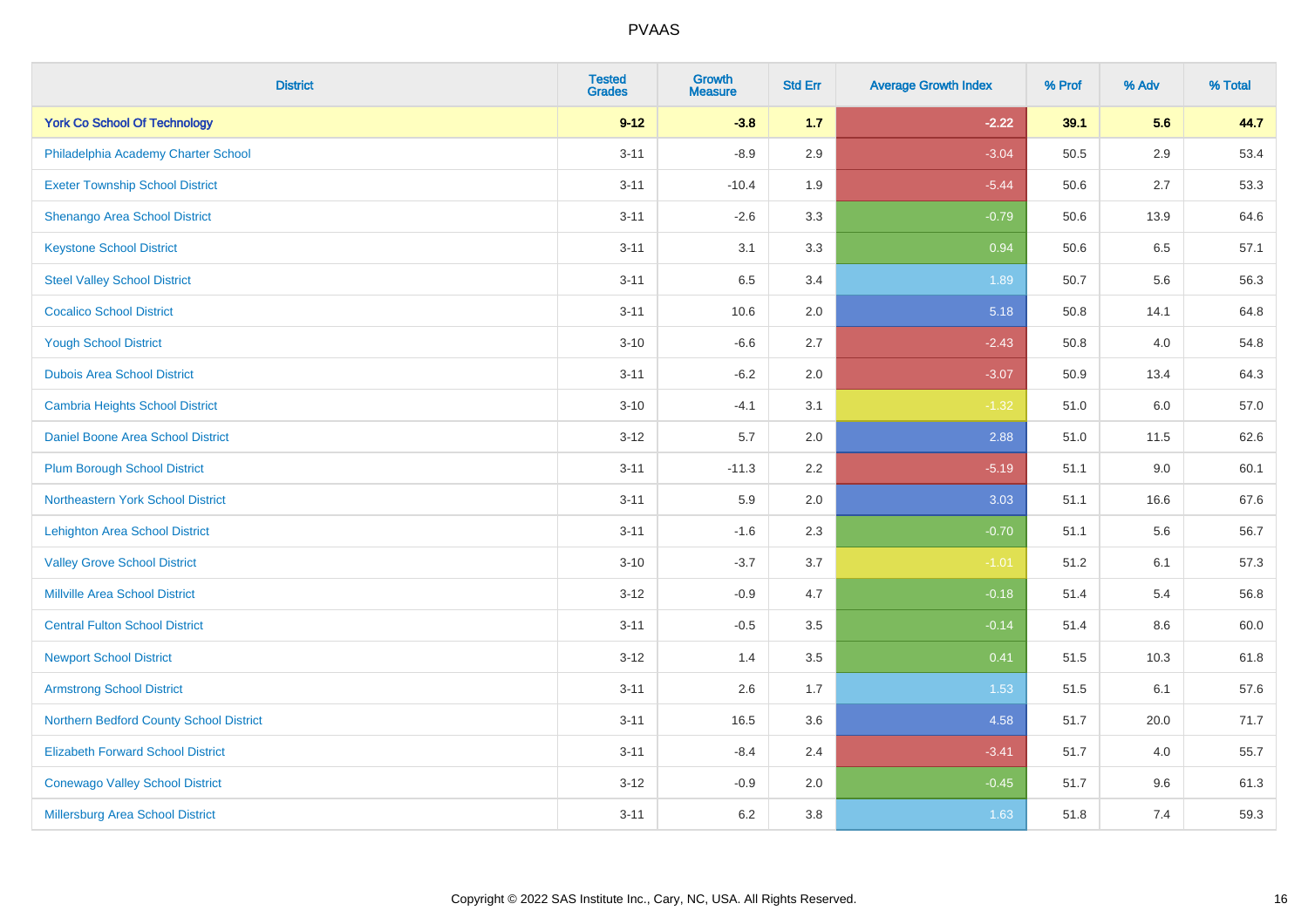| <b>District</b>                             | <b>Tested</b><br><b>Grades</b> | <b>Growth</b><br><b>Measure</b> | <b>Std Err</b> | <b>Average Growth Index</b> | % Prof | % Adv   | % Total |
|---------------------------------------------|--------------------------------|---------------------------------|----------------|-----------------------------|--------|---------|---------|
| <b>York Co School Of Technology</b>         | $9 - 12$                       | $-3.8$                          | $1.7$          | $-2.22$                     | 39.1   | 5.6     | 44.7    |
| Penn Manor School District                  | $3 - 11$                       | $-0.4$                          | 1.6            | $-0.25$                     | 51.9   | 12.6    | 64.5    |
| <b>Brentwood Borough School District</b>    | $3 - 11$                       | $-5.3$                          | 3.0            | $-1.72$                     | 52.0   | 6.1     | 58.2    |
| <b>North Pocono School District</b>         | $3 - 11$                       | $-2.3$                          | 3.4            | $-0.68$                     | 52.0   | 16.4    | 68.5    |
| <b>Conrad Weiser Area School District</b>   | $3 - 11$                       | 3.6                             | 2.2            | 1.63                        | 52.1   | 2.1     | 54.2    |
| <b>Reynolds School District</b>             | $3 - 10$                       | 0.5                             | 3.4            | 0.16                        | 52.1   | 7.0     | 59.2    |
| <b>Octorara Area School District</b>        | $3 - 11$                       | 9.1                             | 2.4            | 3.82                        | 52.1   | 8.5     | 60.6    |
| <b>Gateway School District</b>              | $3 - 11$                       | 0.8                             | 2.2            | 0.38                        | 52.1   | 13.8    | 65.9    |
| <b>Dover Area School District</b>           | $3-12$                         | 6.0                             | 2.1            | 2.94                        | 52.2   | 6.0     | 58.2    |
| <b>Sayre Area School District</b>           | $3 - 11$                       | 11.2                            | 3.5            | 3.20                        | 52.2   | 7.5     | 59.7    |
| <b>Hanover Public School District</b>       | $3 - 11$                       | 5.2                             | 2.8            | 1.83                        | 52.2   | 14.4    | 66.7    |
| <b>Wayne Highlands School District</b>      | $3 - 11$                       | 7.8                             | 2.4            | 3.23                        | 52.3   | 13.1    | 65.4    |
| Northampton Area School District            | $3 - 11$                       | 4.0                             | 1.6            | 2.51                        | 52.3   | 10.8    | 63.1    |
| <b>Kennett Consolidated School District</b> | $3 - 11$                       | 4.8                             | 1.8            | 2.61                        | 52.5   | 10.7    | 63.2    |
| <b>Wilson School District</b>               | $3-12$                         | 8.8                             | 1.5            | 5.96                        | 52.6   | 14.6    | 67.2    |
| <b>Mount Pleasant Area School District</b>  | $3 - 11$                       | $-5.0$                          | 2.6            | $-1.93$                     | 52.6   | $0.0\,$ | 52.6    |
| <b>Old Forge School District</b>            | $3 - 12$                       | $-5.9$                          | 3.4            | $-1.73$                     | 52.9   | 7.1     | 60.0    |
| <b>Line Mountain School District</b>        | $3 - 11$                       | 4.1                             | 3.2            | 1.27                        | 52.9   | 9.2     | 62.1    |
| <b>Haverford Township School District</b>   | $3 - 11$                       | 8.0                             | 1.5            | 5.27                        | 53.0   | 25.5    | 78.6    |
| <b>Allegheny Valley School District</b>     | $3 - 11$                       | 8.5                             | 3.9            | 2.17                        | 53.1   | 12.2    | 65.3    |
| South Butler County School District         | $3 - 10$                       | 3.9                             | 2.5            | 1.54                        | 53.1   | 16.6    | 69.7    |
| Karns City Area School District             | $3 - 11$                       | $-6.0$                          | 2.9            | $-2.03$                     | 53.1   | 8.3     | 61.5    |
| <b>Shippensburg Area School District</b>    | $3 - 11$                       | 9.3                             | 1.9            | 4.84                        | 53.1   | 10.2    | 63.3    |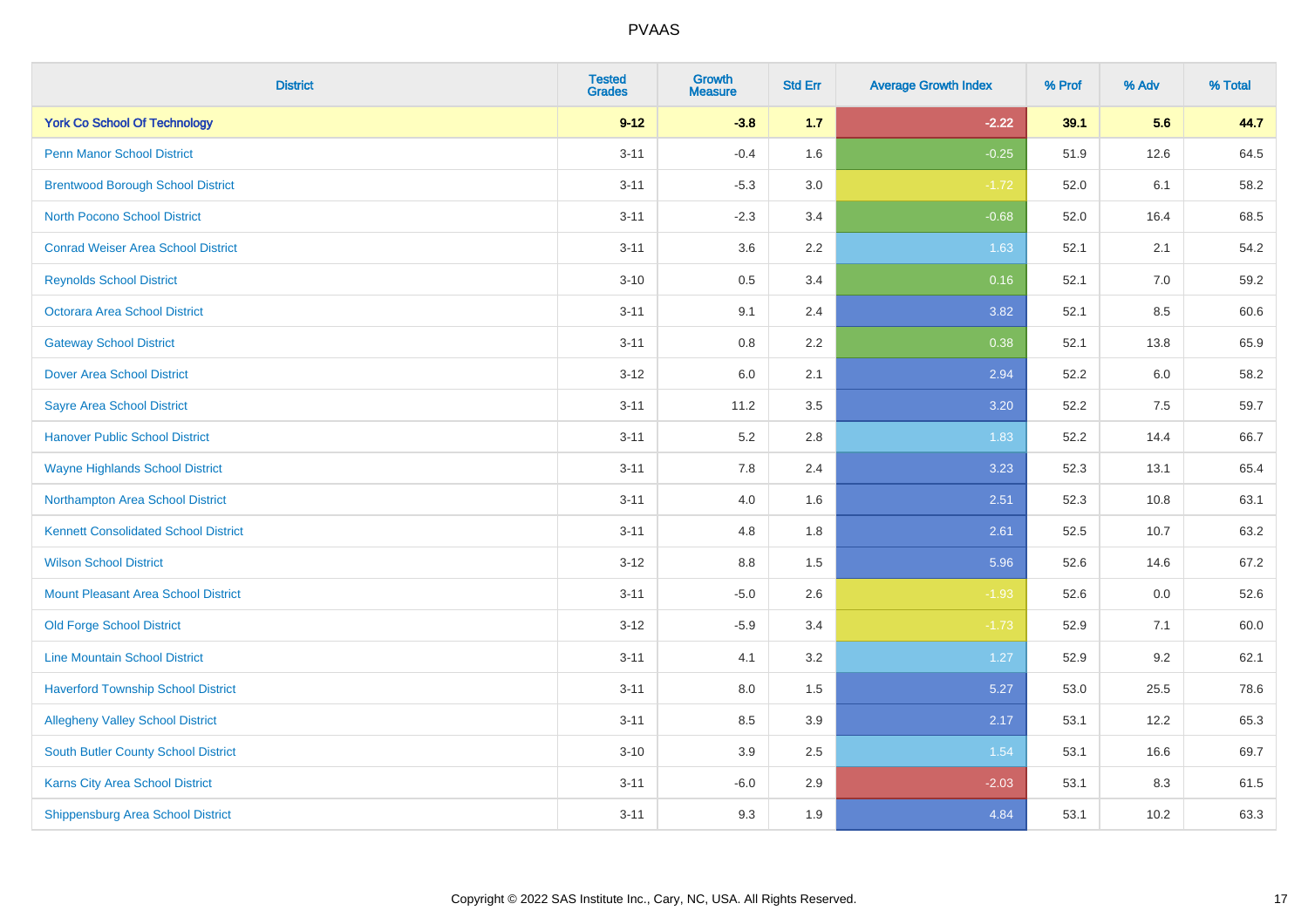| <b>District</b>                                 | <b>Tested</b><br><b>Grades</b> | <b>Growth</b><br><b>Measure</b> | <b>Std Err</b> | <b>Average Growth Index</b> | % Prof | % Adv | % Total |
|-------------------------------------------------|--------------------------------|---------------------------------|----------------|-----------------------------|--------|-------|---------|
| <b>York Co School Of Technology</b>             | $9 - 12$                       | $-3.8$                          | $1.7$          | $-2.22$                     | 39.1   | 5.6   | 44.7    |
| <b>Manheim Township School District</b>         | $3 - 12$                       | $-0.9$                          | 1.6            | $-0.58$                     | 53.2   | 15.5  | 68.7    |
| <b>Manheim Central School District</b>          | $3 - 11$                       | 2.1                             | 2.1            | 1.01                        | 53.2   | 11.6  | 64.8    |
| <b>Keystone Oaks School District</b>            | $3 - 11$                       | $5.5\,$                         | 2.6            | 2.07                        | 53.2   | 12.1  | 65.4    |
| <b>Central Dauphin School District</b>          | $3 - 11$                       | 4.4                             | 1.3            | 3.32                        | 53.3   | 7.4   | 60.7    |
| Northwestern Lehigh School District             | $3 - 11$                       | 2.2                             | 2.3            | 0.93                        | 53.3   | 9.7   | 63.0    |
| <b>Allegheny-Clarion Valley School District</b> | $3 - 10$                       | 7.8                             | 4.7            | 1.65                        | 53.3   | 3.3   | 56.7    |
| <b>Northgate School District</b>                | $3 - 11$                       | 6.3                             | 3.6            | 1.73                        | 53.3   | 16.7  | 70.0    |
| <b>Greenville Area School District</b>          | $3 - 11$                       | 0.7                             | 2.9            | 0.26                        | 53.4   | 6.9   | 60.3    |
| <b>York Suburban School District</b>            | $3 - 11$                       | 10.1                            | 2.1            | 4.91                        | 53.5   | 27.8  | 81.3    |
| <b>Hempfield Area School District</b>           | $3 - 12$                       | 4.6                             | 1.6            | 2.86                        | 53.5   | 20.1  | 73.6    |
| <b>South Park School District</b>               | $3 - 11$                       | $-11.3$                         | 2.7            | $-4.23$                     | 53.5   | 13.7  | 67.3    |
| <b>Fleetwood Area School District</b>           | $3 - 10$                       | 12.2                            | 2.2            | 5.68                        | 53.5   | 11.6  | 65.2    |
| <b>Camp Hill School District</b>                | $3 - 12$                       | 2.3                             | 3.0            | 0.78                        | 53.6   | 17.5  | 71.1    |
| <b>Valley View School District</b>              | $3 - 11$                       | 18.1                            | 2.4            | 7.42                        | 53.7   | 14.7  | 68.4    |
| <b>Central Columbia School District</b>         | $3 - 12$                       | $-4.8$                          | 2.6            | $-1.86$                     | 53.7   | 14.8  | 68.5    |
| <b>Perkiomen Valley School District</b>         | $3 - 11$                       | $-3.5$                          | 1.6            | $-2.18$                     | 53.8   | 13.4  | 67.2    |
| <b>Palisades School District</b>                | $3 - 11$                       | $-8.7$                          | 2.8            | $-3.06$                     | 53.8   | 6.7   | 60.5    |
| <b>Conemaugh Township Area School District</b>  | $3-12$                         | $-3.7$                          | 3.4            | $-1.09$                     | 53.8   | 17.6  | 71.4    |
| <b>Wyoming Area School District</b>             | $3 - 10$                       | $-1.3$                          | 2.6            | $-0.50$                     | 53.8   | 10.8  | 64.6    |
| <b>West York Area School District</b>           | $3 - 12$                       | 3.2                             | 2.3            | 1.38                        | 53.8   | 4.4   | 58.2    |
| <b>Girard School District</b>                   | $3 - 11$                       | $-0.6$                          | 2.7            | $-0.22$                     | 53.9   | 15.6  | 69.6    |
| <b>Hampton Township School District</b>         | $3 - 11$                       | 5.1                             | 2.2            | 2.35                        | 54.0   | 28.2  | 82.2    |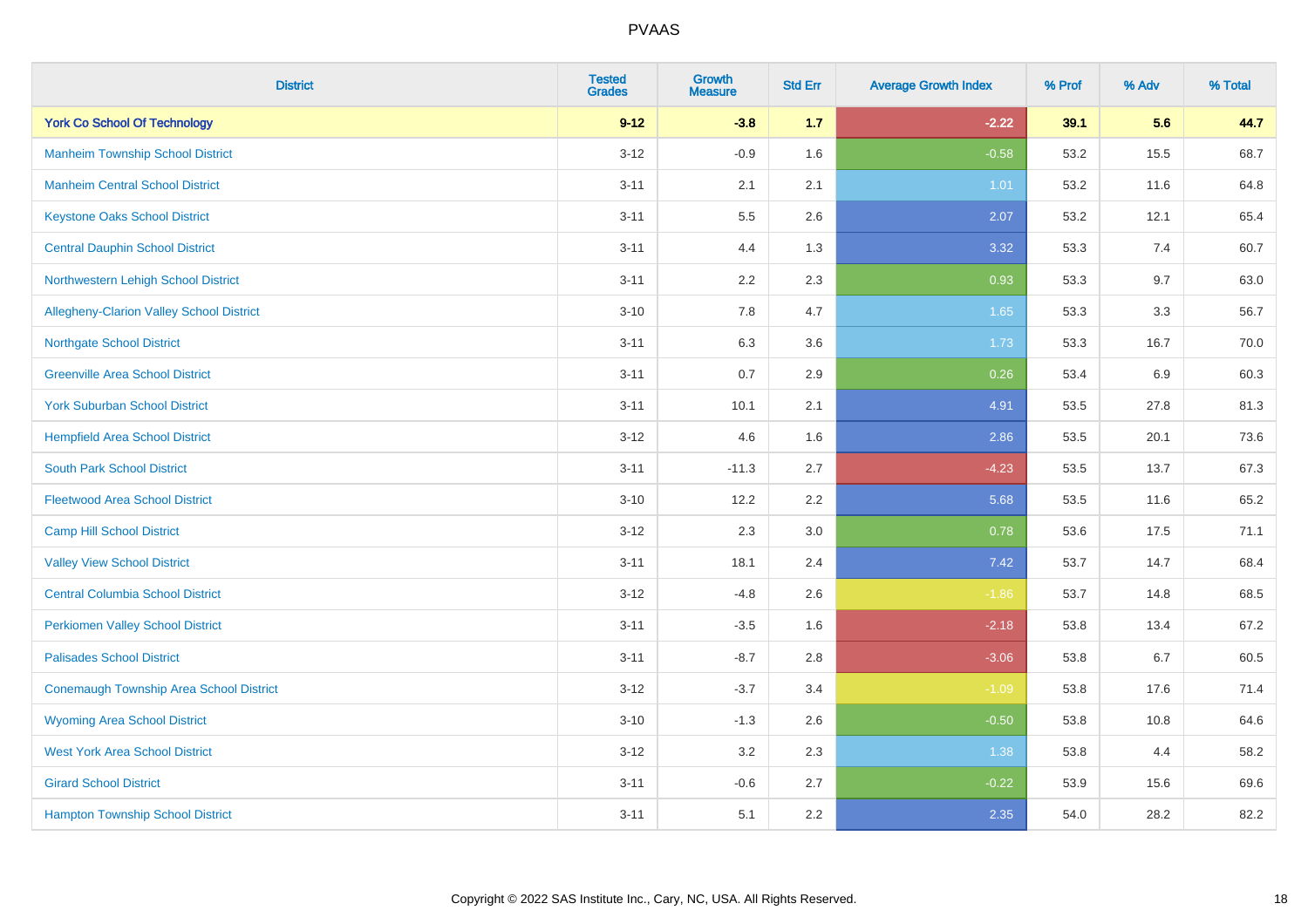| <b>District</b>                             | <b>Tested</b><br><b>Grades</b> | <b>Growth</b><br><b>Measure</b> | <b>Std Err</b> | <b>Average Growth Index</b> | % Prof | % Adv   | % Total |
|---------------------------------------------|--------------------------------|---------------------------------|----------------|-----------------------------|--------|---------|---------|
| <b>York Co School Of Technology</b>         | $9 - 12$                       | $-3.8$                          | 1.7            | $-2.22$                     | 39.1   | 5.6     | 44.7    |
| Northern Tioga School District              | $3-12$                         | $-7.5$                          | $2.8\,$        | $-2.64$                     | 54.0   | $1.2$   | 55.2    |
| <b>Carlisle Area School District</b>        | $3 - 11$                       | $-5.3$                          | 1.9            | $-2.81$                     | 54.0   | 6.3     | 60.3    |
| Johnsonburg Area School District            | $3 - 11$                       | $-14.1$                         | 3.9            | $-3.62$                     | 54.0   | 4.6     | 58.6    |
| <b>Ellwood City Area School District</b>    | $3 - 11$                       | $-4.2$                          | 3.2            | $-1.29$                     | 54.1   | 14.1    | 68.2    |
| <b>Central Greene School District</b>       | $3 - 11$                       | $-1.6$                          | 2.8            | $-0.55$                     | 54.2   | 2.8     | 57.0    |
| <b>West Shore School District</b>           | $3 - 12$                       | 5.0                             | 1.4            | 3.59                        | 54.2   | 9.4     | 63.6    |
| <b>Loyalsock Township School District</b>   | $3 - 12$                       | 4.2                             | $2.8\,$        | 1.47                        | 54.3   | 2.1     | 56.4    |
| <b>Albert Gallatin Area School District</b> | $3 - 11$                       | $-0.8$                          | 2.4            | $-0.32$                     | 54.5   | 10.0    | 64.6    |
| <b>Wyalusing Area School District</b>       | $3 - 12$                       | 8.8                             | 3.3            | 2.68                        | 54.6   | 11.7    | 66.2    |
| <b>Jenkintown School District</b>           | $3 - 11$                       | 12.5                            | 4.4            | 2.84                        | 54.6   | 29.6    | 84.1    |
| Ephrata Area School District                | $3 - 11$                       | 5.6                             | 1.8            | 3.12                        | 54.7   | 9.5     | 64.2    |
| <b>Chartiers Valley School District</b>     | $3 - 11$                       | $-1.7$                          | 2.0            | $-0.81$                     | 54.7   | 8.4     | 63.1    |
| <b>Derry Township School District</b>       | $3 - 10$                       | 12.8                            | 2.0            | 6.39                        | 54.8   | 25.8    | 80.6    |
| <b>Rose Tree Media School District</b>      | $3 - 10$                       | $-25.6$                         | 2.4            | $-10.76$                    | 54.8   | 6.4     | 61.2    |
| <b>South Eastern School District</b>        | $3 - 11$                       | 0.9                             | 2.4            | 0.39                        | 54.8   | 6.6     | 61.4    |
| <b>Dallas School District</b>               | $3 - 11$                       | $-2.5$                          | $2.2\,$        | $-1.12$                     | 54.9   | 7.6     | 62.4    |
| Southern Columbia Area School District      | $3 - 11$                       | $-14.6$                         | 3.0            | $-4.92$                     | 55.0   | 4.0     | 59.0    |
| <b>Punxsutawney Area School District</b>    | $3 - 11$                       | 4.2                             | 2.9            | 1.45                        | 55.0   | 5.5     | 60.6    |
| <b>Bellwood-Antis School District</b>       | $3 - 10$                       | $-1.2$                          | 3.2            | $-0.39$                     | 55.1   | 10.1    | 65.2    |
| <b>Southern York County School District</b> | $3 - 11$                       | 14.2                            | 2.1            | 6.91                        | 55.1   | 18.1    | 73.1    |
| Lampeter-Strasburg School District          | $3 - 12$                       | $-8.6$                          | 2.0            | $-4.33$                     | 55.1   | $9.8\,$ | 64.8    |
| <b>Schuylkill Valley School District</b>    | $3 - 11$                       | 1.4                             | 2.5            | 0.56                        | 55.1   | 10.2    | 65.3    |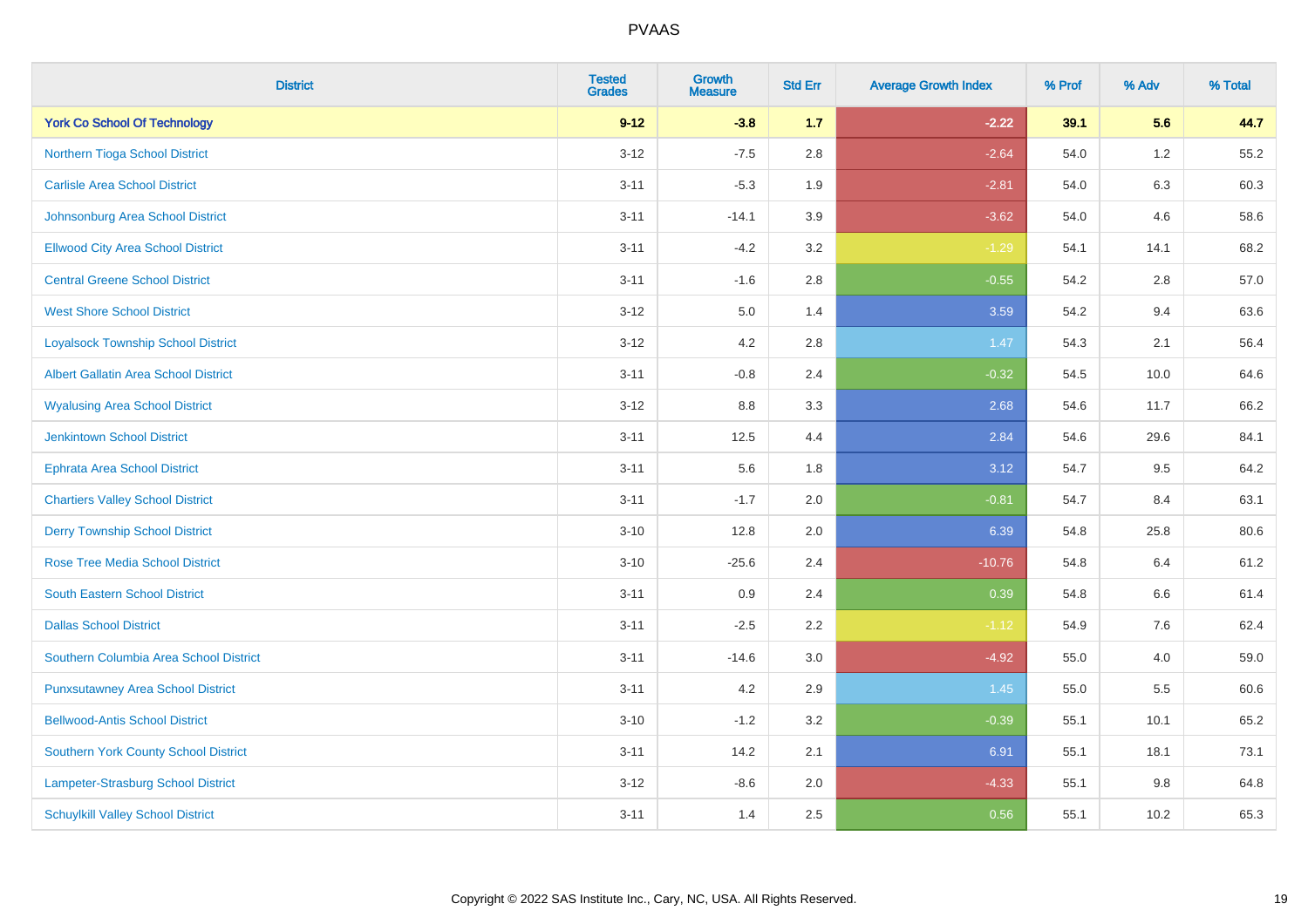| <b>District</b>                             | <b>Tested</b><br><b>Grades</b> | <b>Growth</b><br><b>Measure</b> | <b>Std Err</b> | <b>Average Growth Index</b> | % Prof | % Adv | % Total |
|---------------------------------------------|--------------------------------|---------------------------------|----------------|-----------------------------|--------|-------|---------|
| <b>York Co School Of Technology</b>         | $9 - 12$                       | $-3.8$                          | 1.7            | $-2.22$                     | 39.1   | 5.6   | 44.7    |
| Wilmington Area School District             | $3 - 11$                       | 7.5                             | $3.0\,$        | 2.48                        | 55.1   | 5.1   | 60.2    |
| <b>Spring Grove Area School District</b>    | $3 - 11$                       | 5.6                             | 2.1            | 2.68                        | 55.1   | 15.0  | 70.1    |
| <b>Quaker Valley School District</b>        | $3 - 11$                       | $-2.8$                          | 2.6            | $-1.08$                     | 55.2   | 13.2  | 68.4    |
| <b>Fort Cherry School District</b>          | $3 - 10$                       | $-5.9$                          | 3.8            | $-1.56$                     | 55.2   | 5.2   | 60.3    |
| <b>York Academy Regional Charter School</b> | $3 - 11$                       | 9.0                             | 5.0            | 1.79                        | 55.2   | 0.0   | 55.2    |
| <b>Littlestown Area School District</b>     | $3 - 11$                       | 11.4                            | 2.5            | 4.62                        | 55.2   | 10.4  | 65.6    |
| <b>Boyertown Area School District</b>       | $3 - 11$                       | $-4.7$                          | 1.5            | $-3.17$                     | 55.2   | 11.3  | 66.5    |
| <b>Brookville Area School District</b>      | $3 - 11$                       | 6.9                             | 3.0            | 2.30                        | 55.2   | 15.6  | 70.8    |
| <b>Sharpsville Area School District</b>     | $3 - 11$                       | $-1.4$                          | 3.5            | $-0.40$                     | 55.2   | 13.4  | 68.7    |
| <b>Delaware Valley School District</b>      | $3 - 11$                       | 12.6                            | 1.8            | 6.93                        | 55.2   | 16.2  | 71.4    |
| <b>Upper Adams School District</b>          | $3 - 11$                       | 1.3                             | 2.9            | 0.47                        | 55.2   | 8.6   | 63.8    |
| Lake-Lehman School District                 | $3 - 11$                       | 10.8                            | 2.7            | 3.93                        | 55.3   | $7.9$ | 63.2    |
| <b>Kutztown Area School District</b>        | $3 - 12$                       | $-0.2$                          | 3.2            | $-0.05$                     | 55.4   | 13.3  | 68.7    |
| <b>Windber Area School District</b>         | $3 - 11$                       | $-7.2$                          | 3.2            | $-2.24$                     | 55.4   | 7.2   | 62.6    |
| Pennsylvania Leadership Charter School      | $3 - 11$                       | 4.6                             | 2.2            | 2.13                        | 55.4   | 11.2  | 66.7    |
| <b>Greater Latrobe School District</b>      | $3 - 11$                       | 0.6                             | 1.9            | 0.31                        | 55.5   | 14.1  | 69.5    |
| <b>Central York School District</b>         | $3 - 12$                       | 12.3                            | 1.7            | 7.20                        | 55.5   | 11.5  | 67.0    |
| <b>Millcreek Township School District</b>   | $3 - 11$                       | 3.1                             | 1.5            | 2.06                        | 55.6   | 14.2  | 69.7    |
| <b>Belle Vernon Area School District</b>    | $3 - 11$                       | 6.5                             | 2.6            | 2.44                        | 55.6   | 11.1  | 66.7    |
| <b>Lower Merion School District</b>         | $3 - 11$                       | 19.0                            | 1.3            | 14.93                       | 55.6   | 29.9  | 85.5    |
| West Jefferson Hills School District        | $3 - 11$                       | 1.8                             | 2.1            | 0.88                        | 55.7   | 20.8  | 76.4    |
| <b>Wyomissing Area School District</b>      | $3 - 12$                       | 0.8                             | 2.6            | 0.33                        | 55.7   | 17.6  | 73.3    |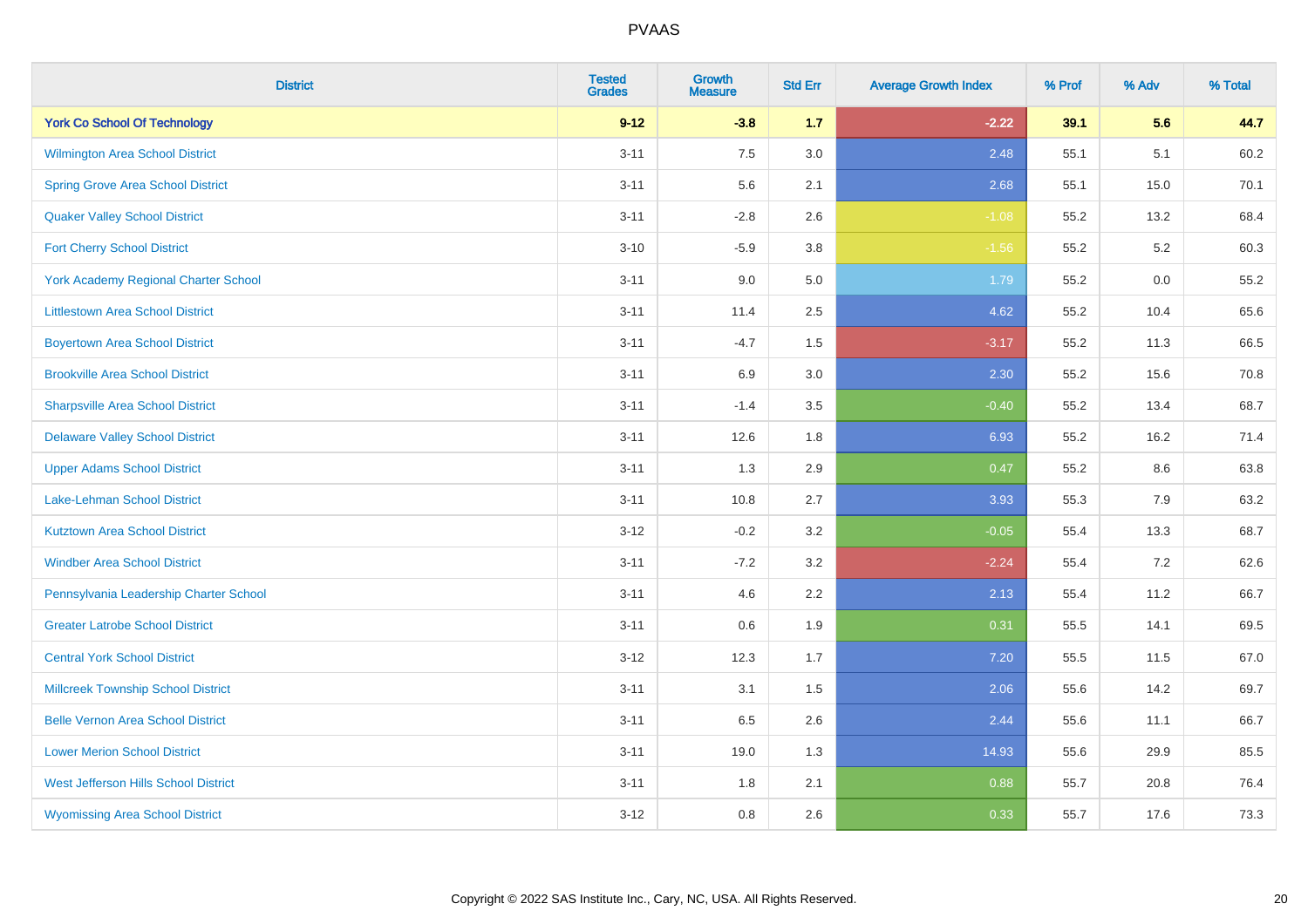| <b>District</b>                              | <b>Tested</b><br><b>Grades</b> | <b>Growth</b><br><b>Measure</b> | <b>Std Err</b> | <b>Average Growth Index</b> | % Prof | % Adv   | % Total |
|----------------------------------------------|--------------------------------|---------------------------------|----------------|-----------------------------|--------|---------|---------|
| <b>York Co School Of Technology</b>          | $9 - 12$                       | $-3.8$                          | $1.7$          | $-2.22$                     | 39.1   | 5.6     | 44.7    |
| <b>Charleroi School District</b>             | $3 - 11$                       | $-2.6$                          | 3.0            | $-0.86$                     | 55.7   | 7.4     | 63.1    |
| <b>Coudersport Area School District</b>      | $3 - 11$                       | 7.7                             | 3.7            | 2.06                        | 55.7   | 8.2     | 63.9    |
| <b>East Penn School District</b>             | $3 - 11$                       | 4.1                             | 1.3            | 3.27                        | 55.8   | 11.5    | 67.3    |
| <b>North Penn School District</b>            | $3 - 11$                       | 9.1                             | 1.1            | 8.36                        | 55.8   | 17.0    | 72.8    |
| <b>Blackhawk School District</b>             | $3 - 11$                       | 4.7                             | 2.3            | 2.01                        | 55.8   | 8.8     | 64.6    |
| <b>Bloomsburg Area School District</b>       | $3 - 10$                       | 0.7                             | 3.0            | 0.23                        | 55.9   | 11.8    | 67.6    |
| <b>Dallastown Area School District</b>       | $3 - 11$                       | 13.5                            | 1.5            | 8.84                        | 56.0   | 17.9    | 73.8    |
| <b>Mercer Area School District</b>           | $3 - 11$                       | $-0.2$                          | 3.3            | $-0.06$                     | 56.0   | 8.0     | 64.0    |
| <b>Abington School District</b>              | $3 - 10$                       | $-11.5$                         | 1.9            | $-6.00$                     | 56.2   | 11.6    | 67.8    |
| <b>Slippery Rock Area School District</b>    | $3 - 11$                       | $-6.3$                          | 2.5            | $-2.51$                     | 56.2   | 9.5     | 65.7    |
| <b>Otto-Eldred School District</b>           | $3 - 11$                       | $-0.7$                          | 4.2            | $-0.15$                     | 56.2   | $6.2\,$ | 62.5    |
| <b>Central Cambria School District</b>       | $3 - 11$                       | $3.0\,$                         | 2.5            | 1.17                        | 56.2   | 9.7     | 66.0    |
| <b>Avon Grove School District</b>            | $3 - 10$                       | 10.0                            | 1.6            | 6.26                        | 56.3   | 18.6    | 74.9    |
| <b>Eastern York School District</b>          | $3 - 11$                       | 9.6                             | 2.6            | 3.71                        | 56.3   | 12.6    | 68.9    |
| Palmyra Area School District                 | $3 - 11$                       | 5.6                             | 1.9            | 2.96                        | 56.4   | 15.6    | 72.0    |
| <b>Bermudian Springs School District</b>     | $3 - 11$                       | $-5.5$                          | 2.9            | $-1.94$                     | 56.4   | 6.8     | 63.2    |
| Pennsylvania Virtual Charter School          | $3 - 11$                       | 11.8                            | 3.5            | 3.37                        | 56.5   | 11.1    | 67.6    |
| <b>Quakertown Community School District</b>  | $3-12$                         | $-4.4$                          | 1.6            | $-2.70$                     | 56.5   | 10.0    | 66.6    |
| <b>Western Beaver County School District</b> | $3 - 11$                       | $-7.8$                          | 4.2            | $-1.87$                     | 56.5   | 6.5     | 63.0    |
| Fox Chapel Area School District              | $3 - 11$                       | 9.8                             | 1.8            | 5.36                        | 56.6   | 28.6    | 85.2    |
| <b>Carbondale Area School District</b>       | $3 - 10$                       | 7.4                             | 3.3            | 2.25                        | 56.6   | 2.6     | 59.2    |
| <b>West Perry School District</b>            | $3 - 11$                       | 12.5                            | 2.5            | 4.99                        | 56.6   | 8.4     | 65.0    |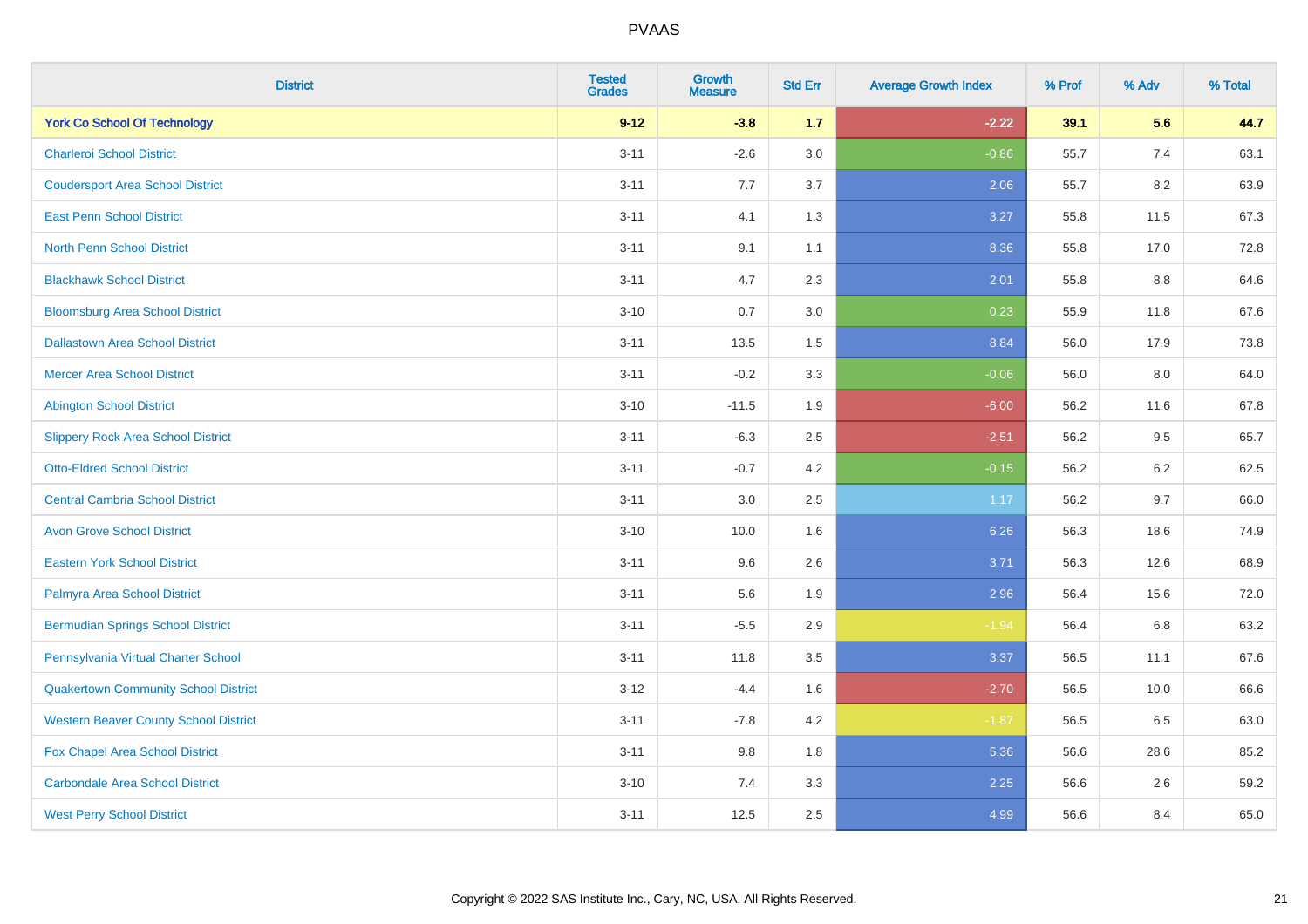| <b>District</b>                               | <b>Tested</b><br><b>Grades</b> | <b>Growth</b><br><b>Measure</b> | <b>Std Err</b> | <b>Average Growth Index</b> | % Prof | % Adv   | % Total |
|-----------------------------------------------|--------------------------------|---------------------------------|----------------|-----------------------------|--------|---------|---------|
| <b>York Co School Of Technology</b>           | $9 - 12$                       | $-3.8$                          | 1.7            | $-2.22$                     | 39.1   | 5.6     | 44.7    |
| 21st Century Cyber Charter School             | $6 - 12$                       | 5.7                             | 2.3            | 2.50                        | 56.7   | $8.3\,$ | 65.0    |
| <b>Southmoreland School District</b>          | $3 - 11$                       | $-8.3$                          | 3.6            | $-2.32$                     | 56.8   | 7.2     | 64.0    |
| Selinsgrove Area School District              | $3-12$                         | 8.3                             | 2.3            | 3.54                        | 56.8   | 10.0    | 66.8    |
| <b>Clarion-Limestone Area School District</b> | $3 - 12$                       | $-2.5$                          | 4.1            | $-0.60$                     | 56.8   | 6.8     | 63.6    |
| <b>Central Valley School District</b>         | $3 - 10$                       | 4.8                             | 2.4            | 1.98                        | 56.9   | 9.0     | 65.9    |
| Owen J Roberts School District                | $3 - 11$                       | $-12.3$                         | 1.6            | $-7.61$                     | 57.0   | 11.9    | 69.0    |
| <b>Lewisburg Area School District</b>         | $3 - 11$                       | $-2.7$                          | 2.6            | $-1.03$                     | 57.0   | 18.5    | 75.6    |
| Saint Marys Area School District              | $3 - 11$                       | 7.8                             | 2.6            | 3.04                        | 57.0   | 8.2     | 65.2    |
| <b>Hollidaysburg Area School District</b>     | $3 - 11$                       | 6.0                             | 2.1            | 2.88                        | 57.1   | 12.3    | 69.4    |
| Mechanicsburg Area School District            | $3 - 11$                       | 5.9                             | 1.8            | 3.29                        | 57.2   | 13.7    | 70.9    |
| <b>Seneca Valley School District</b>          | $3 - 11$                       | $-1.4$                          | 1.4            | $-0.99$                     | 57.2   | 11.4    | 68.6    |
| <b>Fairview School District</b>               | $3 - 11$                       | 3.4                             | 2.6            | 1.32                        | 57.2   | 17.6    | 74.8    |
| <b>Pleasant Valley School District</b>        | $3 - 11$                       | 3.1                             | 2.0            | 1.57                        | 57.2   | 5.5     | 62.8    |
| <b>Danville Area School District</b>          | $3 - 11$                       | 0.4                             | 2.6            | 0.15                        | 57.4   | 18.4    | 75.7    |
| Northern York County School District          | $3 - 11$                       | 15.6                            | 2.0            | 7.98                        | 57.4   | 11.5    | 68.8    |
| <b>Kiski Area School District</b>             | $3 - 11$                       | $-3.7$                          | 2.0            | $-1.86$                     | 57.4   | 10.4    | 67.8    |
| <b>Crestwood School District</b>              | $3 - 11$                       | $-0.4$                          | 2.4            | $-0.17$                     | 57.4   | 17.0    | 74.4    |
| <b>Beaver Area School District</b>            | $3 - 10$                       | 4.7                             | 2.4            | 1.94                        | 57.4   | 16.8    | 74.2    |
| <b>Palmerton Area School District</b>         | $3 - 11$                       | $-1.2$                          | 3.0            | $-0.39$                     | 57.4   | 5.0     | 62.4    |
| <b>Hermitage School District</b>              | $3 - 12$                       | 3.8                             | 2.4            | 1.60                        | 57.5   | 9.3     | 66.8    |
| <b>Freeport Area School District</b>          | $3 - 10$                       | 9.7                             | 2.5            | 3.91                        | 57.5   | 17.8    | 75.3    |
| <b>Marple Newtown School District</b>         | $3 - 11$                       | 2.0                             | 2.4            | 0.81                        | 57.6   | 12.8    | 70.4    |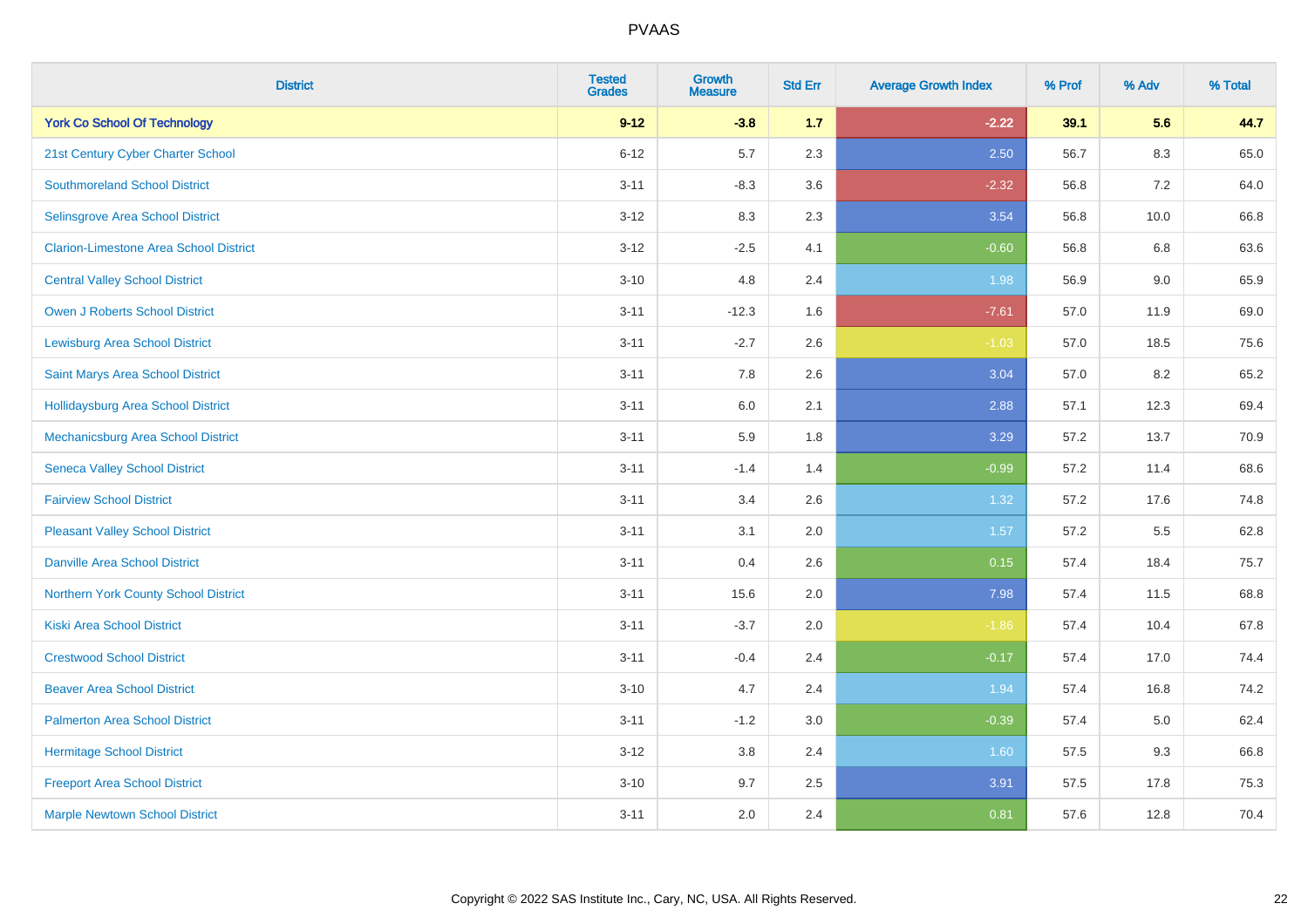| <b>District</b>                                | <b>Tested</b><br><b>Grades</b> | <b>Growth</b><br><b>Measure</b> | <b>Std Err</b> | <b>Average Growth Index</b> | % Prof | % Adv   | % Total |
|------------------------------------------------|--------------------------------|---------------------------------|----------------|-----------------------------|--------|---------|---------|
| <b>York Co School Of Technology</b>            | $9 - 12$                       | $-3.8$                          | $1.7$          | $-2.22$                     | 39.1   | 5.6     | 44.7    |
| <b>Southeastern Greene School District</b>     | $3 - 10$                       | 3.3                             | 4.6            | 0.72                        | 57.6   | 6.1     | 63.6    |
| <b>Mcguffey School District</b>                | $3 - 11$                       | 2.1                             | 2.6            | 0.81                        | 57.7   | 3.1     | 60.8    |
| <b>Upper Perkiomen School District</b>         | $3 - 11$                       | 22.1                            | 2.1            | 10.74                       | 57.7   | 13.2    | 70.9    |
| <b>Mountain View School District</b>           | $3 - 11$                       | 20.9                            | 3.5            | 5.91                        | 57.8   | 20.3    | 78.1    |
| <b>Fairfield Area School District</b>          | $3 - 11$                       | $-5.6$                          | 3.4            | $-1.66$                     | 57.9   | 4.0     | 61.8    |
| <b>Riverview School District</b>               | $3 - 11$                       | $-4.6$                          | 3.8            | $-1.20$                     | 57.9   | 15.8    | 73.7    |
| <b>Upper Moreland Township School District</b> | $3 - 11$                       | $-5.0$                          | 2.2            | $-2.31$                     | 57.9   | 4.0     | 61.9    |
| <b>Mars Area School District</b>               | $3 - 10$                       | 5.7                             | 2.1            | 2.75                        | 57.9   | 18.2    | 76.1    |
| <b>Midd-West School District</b>               | $3 - 11$                       | 10.3                            | 2.7            | 3.80                        | 58.0   | 13.4    | 71.4    |
| <b>State College Area School District</b>      | $3 - 11$                       | 20.5                            | 1.4            | 14.33                       | 58.0   | 25.9    | 84.0    |
| <b>Parkland School District</b>                | $3 - 11$                       | 5.3                             | 1.2            | 4.30                        | 58.0   | 22.3    | 80.4    |
| <b>Hempfield School District</b>               | $3 - 11$                       | 0.1                             | 1.4            | 0.08                        | 58.2   | $9.9\,$ | 68.2    |
| Abington Heights School District               | $3 - 11$                       | 13.5                            | 2.2            | 6.27                        | 58.3   | 16.2    | 74.5    |
| <b>Wissahickon School District</b>             | $3 - 10$                       | 12.5                            | 1.8            | 6.85                        | 58.3   | 22.4    | 80.7    |
| <b>Commodore Perry School District</b>         | $3 - 11$                       | 3.2                             | 5.5            | 0.58                        | 58.3   | $0.0\,$ | 58.3    |
| <b>Hopewell Area School District</b>           | $3 - 11$                       | 2.6                             | 2.7            | 0.97                        | 58.4   | 4.0     | 62.4    |
| <b>Norwin School District</b>                  | $3 - 11$                       | 18.0                            | 1.7            | 10.37                       | 58.5   | 27.0    | 85.4    |
| <b>Burrell School District</b>                 | $3 - 11$                       | 4.5                             | 3.1            | 1.48                        | 58.5   | 13.8    | 72.3    |
| <b>Baldwin-Whitehall School District</b>       | $3 - 11$                       | 1.8                             | 1.9            | 0.94                        | 58.6   | 8.6     | 67.1    |
| <b>Moon Area School District</b>               | $3 - 11$                       | 8.2                             | 1.9            | 4.25                        | 58.7   | 18.5    | 77.2    |
| <b>Neshaminy School District</b>               | $3 - 11$                       | 4.0                             | 1.3            | 3.02                        | 58.7   | 9.5     | 68.2    |
| <b>Canon-Mcmillan School District</b>          | $3 - 11$                       | $-0.8$                          | 1.6            | $-0.50$                     | 58.7   | 15.9    | 74.6    |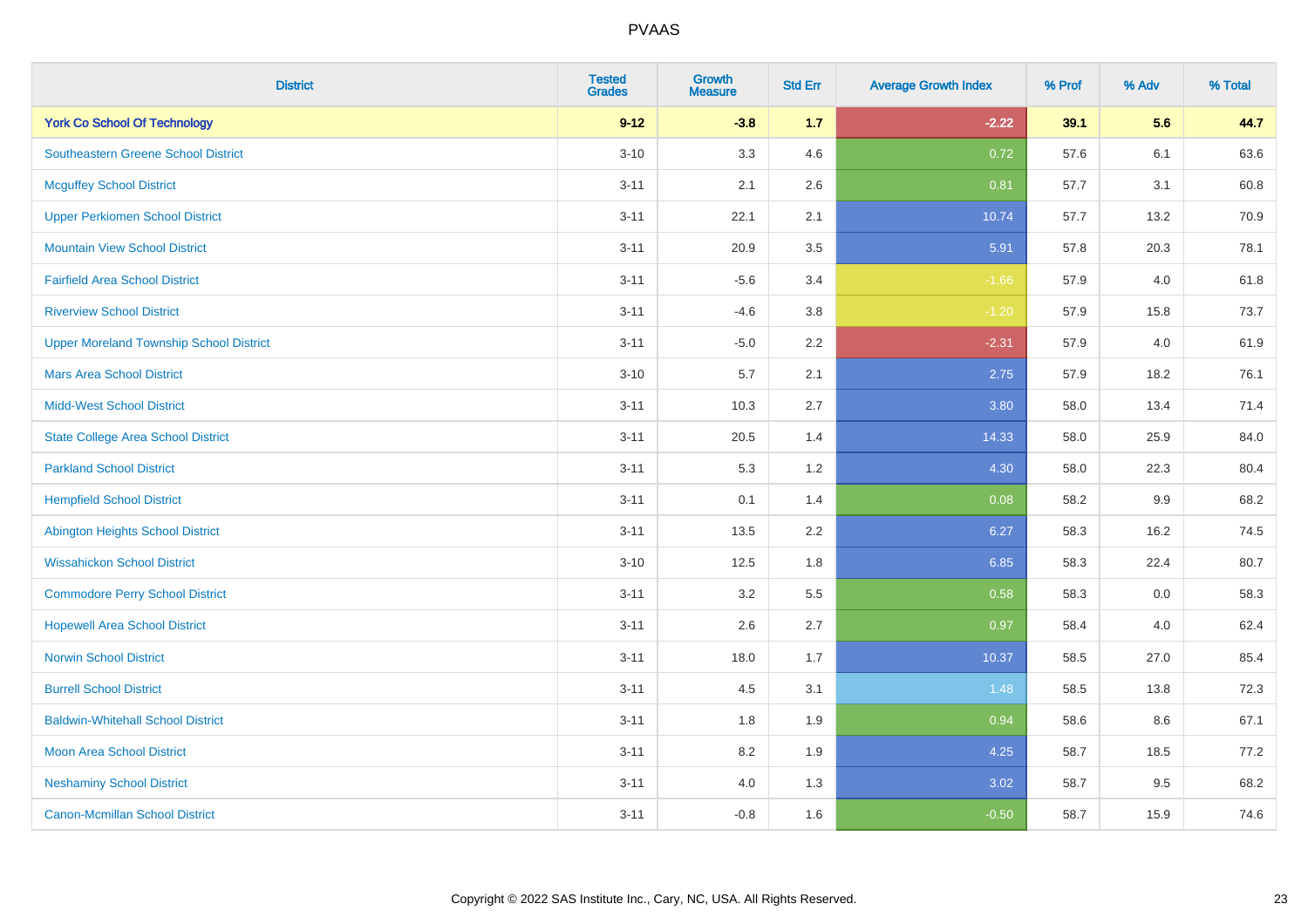| <b>District</b>                                    | <b>Tested</b><br><b>Grades</b> | <b>Growth</b><br><b>Measure</b> | <b>Std Err</b> | <b>Average Growth Index</b> | % Prof | % Adv   | % Total |
|----------------------------------------------------|--------------------------------|---------------------------------|----------------|-----------------------------|--------|---------|---------|
| <b>York Co School Of Technology</b>                | $9 - 12$                       | $-3.8$                          | 1.7            | $-2.22$                     | 39.1   | 5.6     | 44.7    |
| <b>Avon Grove Charter School</b>                   | $3 - 11$                       | 9.0                             | 2.9            | 3.13                        | 58.8   | 16.7    | 75.5    |
| <b>North Hills School District</b>                 | $3 - 11$                       | $-1.8$                          | 1.8            | $-0.96$                     | 59.1   | 14.1    | 73.2    |
| <b>School Lane Charter School</b>                  | $3 - 11$                       | 12.4                            | 3.6            | 3.43                        | 59.1   | $9.8\,$ | 68.9    |
| <b>Ligonier Valley School District</b>             | $3 - 11$                       | 4.2                             | 3.1            | 1.34                        | 59.1   | 10.3    | 69.5    |
| <b>Nazareth Area School District</b>               | $3 - 11$                       | $-4.7$                          | 1.7            | $-2.82$                     | 59.2   | 9.9     | 69.0    |
| <b>Westinghouse Arts Academy Charter School</b>    | $9 - 10$                       | $-0.7$                          | 3.6            | $-0.19$                     | 59.2   | 8.4     | 67.6    |
| <b>Upper Merion Area School District</b>           | $3 - 11$                       | 15.3                            | 2.0            | 7.62                        | 59.3   | 19.3    | 78.6    |
| Capital Area School for the Arts Charter School    | $9 - 11$                       | 5.8                             | 4.1            | 1.39                        | 59.3   | 18.6    | 78.0    |
| North Allegheny School District                    | $3 - 11$                       | 17.4                            | 1.3            | 13.52                       | 59.5   | 28.1    | 87.6    |
| <b>Lincoln Park Performing Arts Charter School</b> | $7 - 11$                       | 3.6                             | 2.5            | 1.42                        | 59.6   | 14.7    | 74.3    |
| <b>Chartiers-Houston School District</b>           | $3 - 10$                       | $-8.6$                          | 3.5            | $-2.41$                     | 59.7   | 4.5     | 64.2    |
| <b>Avonworth School District</b>                   | $3 - 10$                       | $-12.6$                         | 3.1            | $-4.01$                     | 59.8   | 4.6     | 64.4    |
| <b>Peters Township School District</b>             | $3 - 11$                       | 5.0                             | 1.8            | 2.76                        | 59.8   | 26.1    | 85.9    |
| <b>Phoenixville Area School District</b>           | $3 - 11$                       | $-1.7$                          | 2.1            | $-0.83$                     | 59.9   | 10.6    | 70.5    |
| <b>Derry Area School District</b>                  | $3 - 11$                       | 13.2                            | 2.8            | 4.69                        | 60.0   | 12.5    | 72.5    |
| <b>Downingtown Area School District</b>            | $3 - 11$                       | 12.1                            | 1.1            | 10.67                       | 60.0   | 23.5    | 83.6    |
| <b>Pennsbury School District</b>                   | $3 - 11$                       | 11.7                            | 1.5            | 7.90                        | 60.1   | 21.3    | 81.3    |
| <b>South Western School District</b>               | $3 - 12$                       | 3.9                             | 1.9            | 2.08                        | 60.2   | 8.1     | 68.3    |
| <b>Colonial School District</b>                    | $3 - 11$                       | 14.0                            | 1.7            | 8.21                        | 60.2   | 19.6    | 79.8    |
| <b>Conestoga Valley School District</b>            | $3 - 11$                       | 8.7                             | 1.8            | 4.69                        | 60.3   | 13.5    | 73.8    |
| <b>United School District</b>                      | $3 - 11$                       | 2.1                             | 3.4            | 0.63                        | 60.3   | 6.6     | 66.9    |
| <b>Lakeview School District</b>                    | $3 - 11$                       | $-0.9$                          | 3.7            | $-0.24$                     | 60.3   | 3.2     | 63.5    |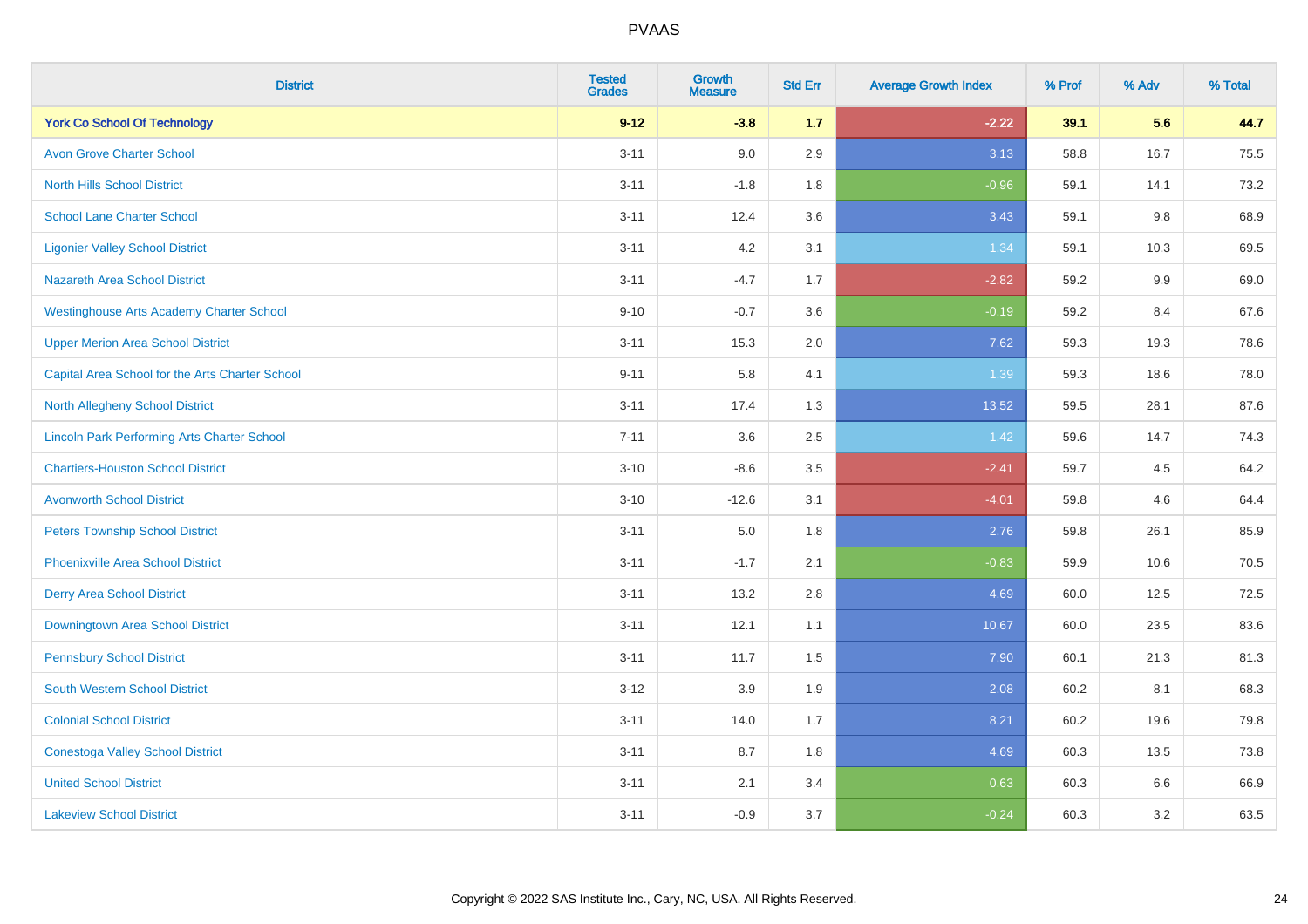| <b>District</b>                          | <b>Tested</b><br><b>Grades</b> | Growth<br><b>Measure</b> | <b>Std Err</b> | <b>Average Growth Index</b> | % Prof | % Adv | % Total |
|------------------------------------------|--------------------------------|--------------------------|----------------|-----------------------------|--------|-------|---------|
| <b>York Co School Of Technology</b>      | $9 - 12$                       | $-3.8$                   | 1.7            | $-2.22$                     | 39.1   | 5.6   | 44.7    |
| <b>Tyrone Area School District</b>       | $3 - 12$                       | 19.7                     | 2.5            | 7.87                        | 60.4   | 16.7  | 77.1    |
| <b>Everett Area School District</b>      | $3 - 11$                       | 5.0                      | 3.4            | 1.47                        | 60.5   | 1.3   | 61.8    |
| <b>Donegal School District</b>           | $3 - 12$                       | 3.1                      | 2.4            | 1.29                        | 60.6   | 9.1   | 69.7    |
| <b>Pine-Richland School District</b>     | $3 - 11$                       | 11.5                     | 1.8            | 6.31                        | 60.6   | 24.4  | 85.0    |
| <b>Cumberland Valley School District</b> | $3 - 12$                       | 18.5                     | 1.3            | 14.64                       | 60.7   | 23.4  | 84.1    |
| East Pennsboro Area School District      | $3 - 11$                       | $-4.2$                   | 2.5            | $-1.71$                     | 60.8   | 8.5   | 69.3    |
| <b>Upper Dublin School District</b>      | $3 - 12$                       | 15.4                     | 1.8            | 8.53                        | 60.8   | 24.8  | 85.6    |
| <b>Spring-Ford Area School District</b>  | $3 - 11$                       | 6.0                      | 1.3            | 4.46                        | 60.8   | 16.5  | 77.4    |
| <b>Springfield School District</b>       | $3 - 11$                       | 13.8                     | 1.7            | 7.99                        | 60.9   | 21.5  | 82.4    |
| <b>New Brighton Area School District</b> | $3 - 11$                       | 4.6                      | 3.1            | 1.47                        | 60.9   | 5.8   | 66.7    |
| South Fayette Township School District   | $3 - 11$                       | 1.7                      | 2.0            | 0.88                        | 61.0   | 26.5  | 87.6    |
| <b>Montour School District</b>           | $3 - 11$                       | $-1.8$                   | 2.1            | $-0.88$                     | 61.4   | 15.1  | 76.5    |
| <b>Deer Lakes School District</b>        | $3 - 11$                       | 17.0                     | 2.7            | 6.32                        | 61.5   | 16.4  | 77.9    |
| Penn Cambria School District             | $3 - 11$                       | $-0.0$                   | 2.7            | $-0.01$                     | 61.5   | 7.7   | 69.2    |
| <b>Union Area School District</b>        | $3 - 11$                       | 1.9                      | 4.3            | 0.44                        | 61.5   | 0.0   | 61.5    |
| <b>Halifax Area School District</b>      | $3 - 11$                       | 4.7                      | 3.9            | 1.22                        | 61.5   | 9.6   | 71.2    |
| <b>Souderton Area School District</b>    | $3 - 11$                       | 12.4                     | 1.5            | 8.28                        | 61.7   | 15.2  | 76.9    |
| <b>Upper Saint Clair School District</b> | $3 - 11$                       | 18.5                     | 1.7            | 10.65                       | 61.8   | 30.1  | 91.9    |
| Mt Lebanon School District               | $3 - 11$                       | $-1.0$                   | 1.5            | $-0.70$                     | 61.9   | 24.0  | 85.9    |
| <b>Richland School District</b>          | $3 - 11$                       | 6.7                      | 2.9            | 2.33                        | 62.2   | 19.2  | 81.4    |
| <b>General Mclane School District</b>    | $3 - 11$                       | 3.1                      | 2.9            | 1.07                        | 62.3   | 4.9   | 67.2    |
| <b>Penn-Trafford School District</b>     | $3 - 11$                       | 13.4                     | 1.7            | 7.87                        | 62.3   | 21.9  | 84.2    |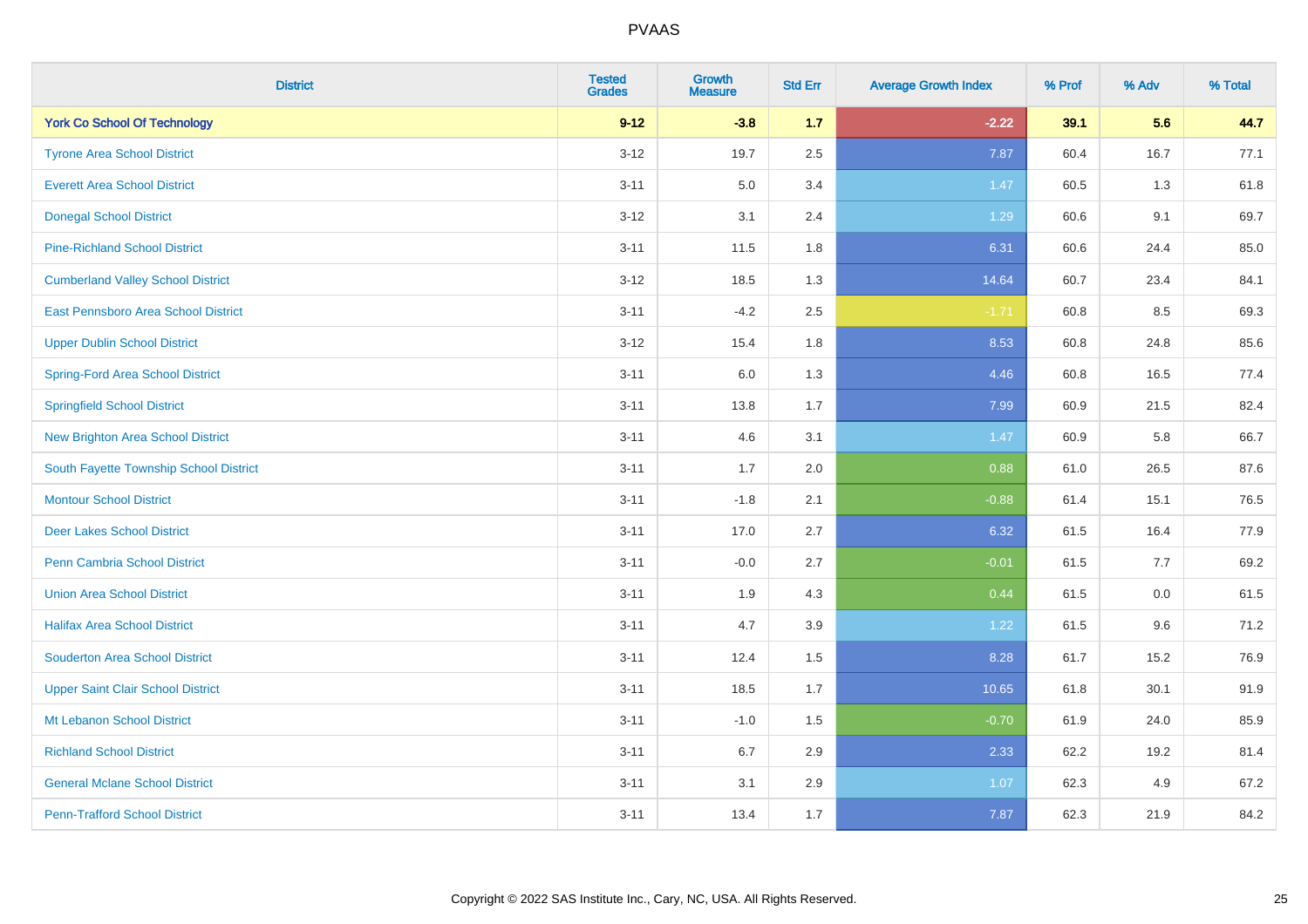| <b>District</b>                                | <b>Tested</b><br><b>Grades</b> | <b>Growth</b><br><b>Measure</b> | <b>Std Err</b> | <b>Average Growth Index</b> | % Prof | % Adv | % Total |
|------------------------------------------------|--------------------------------|---------------------------------|----------------|-----------------------------|--------|-------|---------|
| <b>York Co School Of Technology</b>            | $9 - 12$                       | $-3.8$                          | 1.7            | $-2.22$                     | 39.1   | 5.6   | 44.7    |
| Lehigh Valley Charter High School For The Arts | $9 - 10$                       | 7.3                             | 2.6            | 2.82                        | 62.3   | 18.2  | 80.5    |
| <b>Neshannock Township School District</b>     | $3 - 10$                       | $-9.7$                          | 2.9            | $-3.34$                     | 62.4   | 5.6   | 67.9    |
| <b>Uniontown Area School District</b>          | $3 - 11$                       | 6.0                             | 3.2            | 1.87                        | 62.4   | 5.9   | 68.2    |
| <b>Greencastle-Antrim School District</b>      | $3 - 11$                       | $-3.0$                          | 2.2            | $-1.36$                     | 62.4   | 9.9   | 72.3    |
| <b>Methacton School District</b>               | $3 - 11$                       | 2.5                             | 1.7            | 1.43                        | 62.5   | 16.4  | 79.0    |
| <b>North East School District</b>              | $3 - 11$                       | $-9.3$                          | 3.1            | $-3.02$                     | 62.6   | 14.4  | 77.0    |
| <b>Springfield Township School District</b>    | $3 - 11$                       | $-18.9$                         | 3.2            | $-5.88$                     | 62.6   | 3.6   | 66.3    |
| <b>Lower Moreland Township School District</b> | $3 - 11$                       | 2.0                             | 2.2            | 0.95                        | 62.8   | 17.0  | 79.8    |
| <b>Council Rock School District</b>            | $3 - 11$                       | 8.9                             | 1.2            | 7.65                        | 62.8   | 16.6  | 79.4    |
| <b>Central Bucks School District</b>           | $3 - 11$                       | 1.6                             | 0.9            | 1.66                        | 63.0   | 16.8  | 79.8    |
| <b>West Allegheny School District</b>          | $3 - 12$                       | 4.0                             | 2.1            | 1.96                        | 63.1   | 15.7  | 78.8    |
| <b>Belmont Charter School</b>                  | $3 - 10$                       | 16.0                            | 6.5            | 2.45                        | 64.3   | 0.0   | 64.3    |
| <b>Wallingford-Swarthmore School District</b>  | $3 - 10$                       | 0.9                             | 2.4            | 0.38                        | 64.4   | 22.7  | 87.1    |
| <b>Jamestown Area School District</b>          | $3 - 11$                       | 13.5                            | 4.2            | 3.19                        | 64.4   | 13.3  | 77.8    |
| <b>Shanksville-Stonycreek School District</b>  | $3 - 10$                       | 7.0                             | 5.9            | 1.20                        | 64.7   | 17.6  | 82.4    |
| <b>Radnor Township School District</b>         | $3 - 12$                       | 1.0                             | 2.1            | 0.50                        | 65.0   | 23.2  | 88.2    |
| <b>Bethel Park School District</b>             | $3 - 11$                       | 5.6                             | 1.8            | 3.18                        | 65.3   | 18.6  | 83.9    |
| Southern Lehigh School District                | $3 - 11$                       | $-0.4$                          | 2.3            | $-0.17$                     | 66.1   | 11.9  | 78.0    |
| <b>Sullivan County School District</b>         | $3 - 10$                       | $-4.0$                          | 4.4            | $-0.90$                     | 66.7   | 2.6   | 69.2    |
| <b>Franklin Regional School District</b>       | $3 - 11$                       | 2.0                             | 1.9            | 1.02                        | 66.7   | 15.5  | 82.1    |
| <b>West Chester Area School District</b>       | $3 - 11$                       | 12.6                            | 1.2            | 10.38                       | 66.8   | 20.2  | 87.0    |
| <b>Garnet Valley School District</b>           | $3 - 10$                       | 10.9                            | 1.7            | 6.53                        | 67.1   | 19.0  | 86.1    |